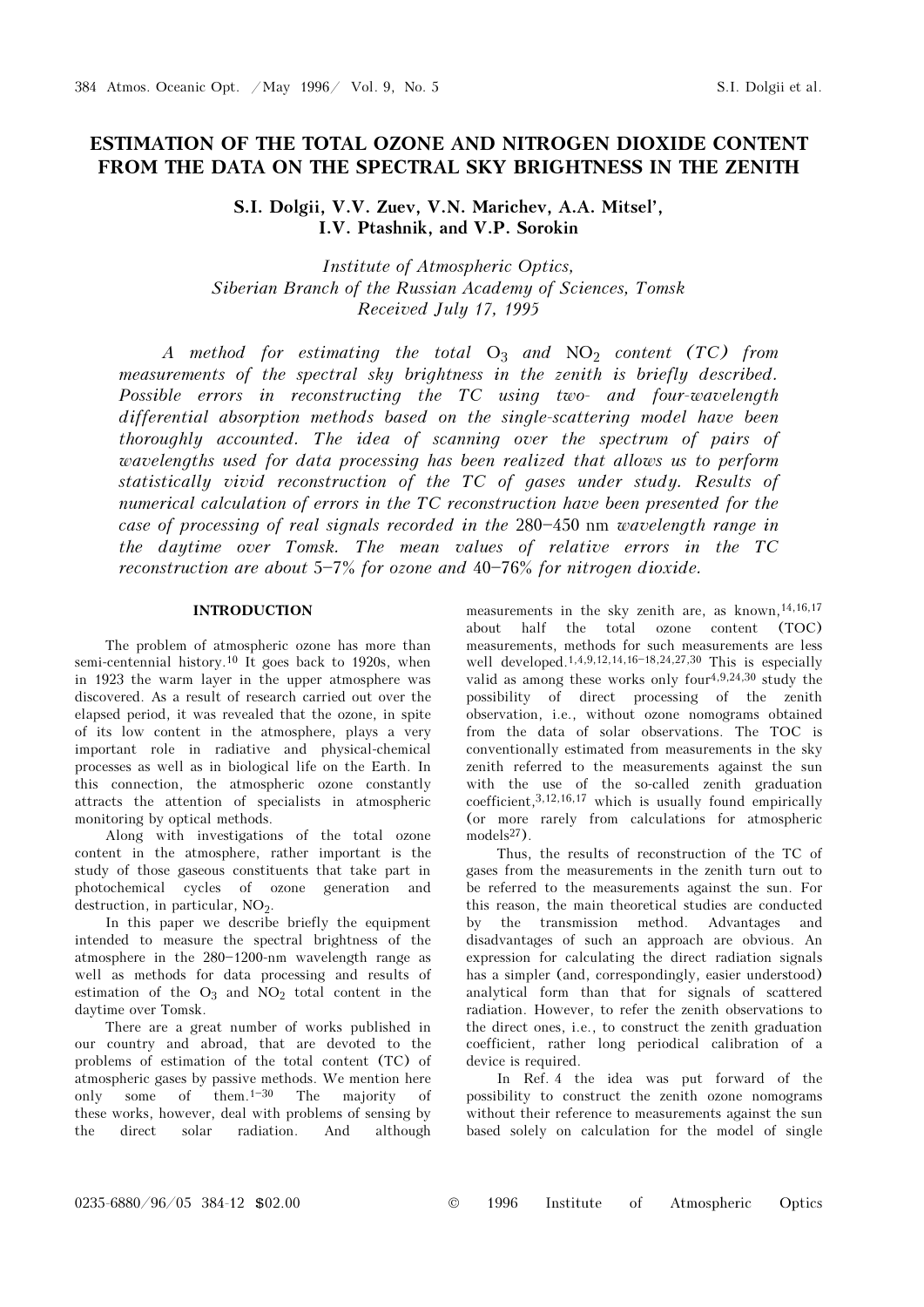scattering of light in the atmosphere. This idea was based on close agreement between the empirical and calculated values of the zenith graduation coefficient. Developing this idea, we now make an attempt to study in greater detail the contribution of different factors to the error in the  $O_3$  and  $NO_2$  total content estimation by<br>the above method from measurements of the sky the above method from measurements of the sky brightness with a specific device.

# 1. INSTRUMENTATION AND PROCEDURE FOR MEASURING THE SPECTRAL SKY BRIGHTNESS

The block diagram of a spectrophotometer is shown in Fig. 1. The radiation from an atmospheric column is directed with the plane mirror  $1$  toward the reflecting telescope 2 with a diameter of 30 cm and a focal length of 2 m. The optical axis and the focal plane of the telescope are coincident with the optical axis and the input slit of the MDR-23 monochromator 3 being part of the KSVU-23 measuring complex 4. The spectrum is recorded in two wavelength ranges:  $280-350$  and  $400-500$  nm. A signal is recorded by the FEU-100  $(5)$  or FEU-62  $(6)$ photomultiplier depending on the spectral range. The set of changeable filters 7 in MDR-23 serves to eliminate higher-order spectra. The spectral resolution was  $0.1$  nm for  $280-350$  nm range and  $0.4$  nm for  $400 - 500$  nm range. The time needed to record a single spectrum with a 0.1-nm step was about 1 min. The linear angle of observations was no more than  $7.5 \cdot 10^{-3}$  rad.



FIG. 1. Block diagram of the spectrophotometer.

To eliminate the effect of signal fluctuations under conditions of broken clouds on the spectral dependence to be recorded, a signal from an operating channel was normalized to a signal from a reference channel that recorded the radiation at a fixed wavelength from the chosen range. The reference channel comprises the mirror 8, which deflects a portion of radiation toward the input of the optical guide 9 through which the radiation passes to the FEU-84 photomultiplier 11. The set of changeable filters 10 serves to select out the spectral ranges in which the reference signal is recorded. A signal from the photomultiplier 11 is fed to the sharpener amplifier 12 and then to the 12-bit ADC 13. The data from the operating and reference channels are then input into an IBM PC for their normalization and further processing. The measurements were conducted during the day with recording of time counts from which the solar elevation angle was determined. Some typical brightness spectra recorded in the 280-705 nm range are shown in Fig. 2.



FIG. 2. Brightness spectra recorded for the 280-405 and 400-705 nm wavelength ranges on June 24, 1994.

## 2. METHODS FOR INTERPRETING THE SPECTRAL SKY BRIGHTNESS MEASUREMENTS

The well-known solution of the radiative transfer equation in the single-scattering approximation<sup>31</sup> provided the mathematical basis for methods of data interpretation. In this approximation the expression for a signal at the receiver output (for a ground-based device with sighting in the zenith) at the wavelength  $\lambda$  has the form

$$
J(\lambda) = S_0(\lambda) C(\lambda) \int_{\Delta \lambda} d\lambda' h (\lambda - \lambda') \int_0^H d(\lambda', \theta, z) \times
$$

$$
\times \exp\left[-\int\limits_{0}^{z}\alpha_{\Sigma}(\lambda',z')\,\mathrm{d}z' - \int\limits_{z}^{H}B(z,z',\theta)\,\alpha_{\Sigma}(\lambda',z')\,\mathrm{d}z'\right]\mathrm{d}z,\tag{1}
$$

$$
\alpha_{\Sigma}(\lambda, z) = k_{g}(\lambda, z) \rho_{g}(z) \alpha_{a}(\lambda, z) + \alpha_{m}(\lambda, z) +
$$
  
+ 
$$
\sum_{i \neq g} k_{i}(\lambda, z) \rho_{i}(z),
$$
  

$$
d(\lambda, \theta, z) = \alpha'_{a}(\lambda, z) g_{a}(\theta) + \alpha_{m}(\lambda, z) g_{m}(\theta),
$$
  

$$
B(z, z', \theta) = \frac{1}{\sqrt{1 - (\frac{R + z}{R + z'} \frac{n(z)}{n(z')}\sin\theta)^2}},
$$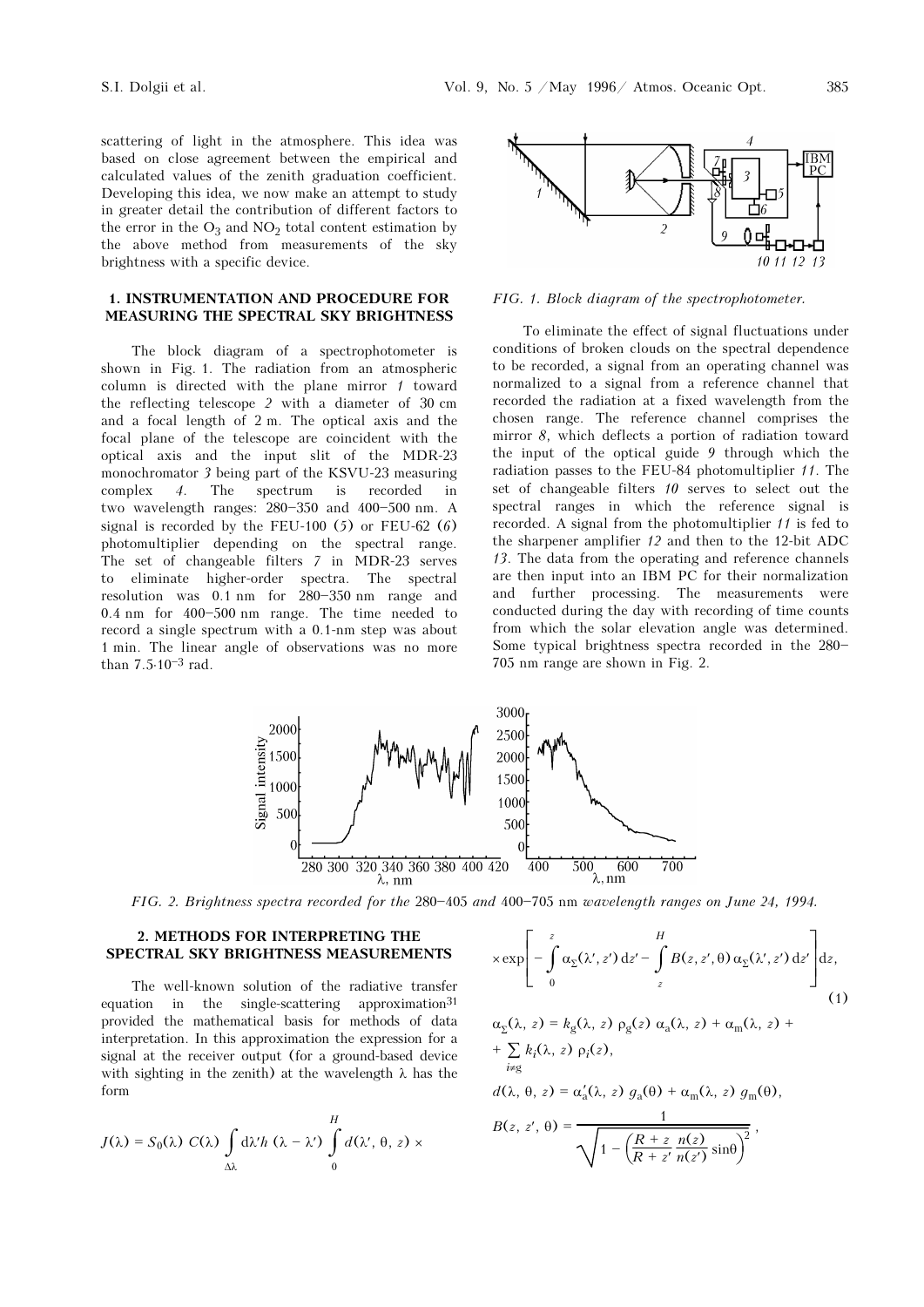where  $S_0(\lambda)$  is the solar constant;  $C(\lambda)$  is the instrumental constant which accounts for the receiving field of view, receiving aperture, optics transmission, receiver's quantum efficiency, and other parameters; θ is the solar zenith angle;  $d(\lambda, \theta, z)$  is the total coefficient of aerosol and molecular scattering at an angle θ to the initial propagation direction at an altitude z above the sea level;  $k<sub>σ</sub>(\lambda, z)$  and  $k<sub>i</sub>(\lambda, z)$  are the vertical profiles of the absorption coefficients of the gas under study and the ith interfering gaseous constituent;  $H$  is the effective height of the atmosphere;  $\rho_g(z)$  and  $\rho_i(z)$  are the vertical<br>profiles of the dopsity of the gas under study and profiles of the density of the gas under study and interfering (i.e., the other) gases;  $\alpha'_{\rm a}(\lambda, z)$  and  $\alpha_{\rm m}(\lambda, z)$ <br>are the profiles of the agrosol and molecular light a are the profiles of the aerosol and molecular light scattering coefficients;  $q_a(\theta)$  and  $q_m(\theta)$  are the corresponding light scattering phase functions;  $\alpha_a(\lambda, z)$  is<br>the acrosol extinction coefficient;  $P$  is the Earth's radius; the aerosol extinction coefficient;  $R$  is the Earth's radius; and,  $h(\lambda - \lambda')$  is the instrumental function of the device.

Below we assume that in the interval  $\Delta\lambda$  (0.1 nm) for ozone and  $0.4 \text{ nm}$  for  $NO_2$ ) the optical<br>characteristics can be considered constant 6 Therefore characteristics can be considered constant.6 Therefore, we further ignore the effect of the instrumental function on the results of data interpretation.

Having multiplied the integrand in Eq. (1) by the factor

$$
\exp\left[-\int\limits_{z}^{H}\alpha_{\Sigma}(\lambda', z')\ dz' + \int\limits_{z}^{H}\alpha_{\Sigma}(\lambda', z')\ dz'\right]
$$

and having collected terms, we obtain the expression analogous to that derived in Ref. 4

$$
J(\lambda) = S_0(\lambda) C(\lambda) \exp \left[ - \int_{z}^{H} \alpha_{\Sigma}(\lambda, z) dz \right] I S(\lambda, \theta) , \qquad (2)
$$

$$
IS(\lambda, \theta) = \int_{0}^{H} d(\lambda, \theta, z) \times
$$
  
 
$$
\times \exp \left\{ \int_{z}^{H} \alpha_{\Sigma}(\lambda, z') \left[ 1 - B(z, z', \theta) \right] dz' \right\} dz.
$$

Then, denoting the TC of the gas under study in the H

atmospheric column by  $X = \int \rho_g(z) dz$ , assuming, as is

commonly accepted in ozonometry,  $k_g$  to be altitude-<br>independent i.e. replacing it by the mean effective independent, i.e., replacing it by the mean effective parameter

$$
k_{\rm g}(\lambda, z) = k_{\rm g}(\lambda) = \frac{\int k_{\rm g}(\lambda, z) \rho_{\rm g}(z) dz}{\int \rho_{\rm g}(z) dz},
$$

and taking the logarithm of Eq. (2), we obtain

$$
X = \frac{1}{k_g(\lambda)} \left\{ \ln \frac{S_0(\lambda) C(\lambda)}{J(\lambda)} - \left[ \tau_a(\lambda) + \tau_m(\lambda) + \tau_f(\lambda) \right] + \ln[IS(\lambda, \theta)] \right\}.
$$
 (3)

Here,

$$
\tau_{a}(\lambda) = \int_{0}^{H} \alpha_{a}(\lambda, z) dz, \ \tau_{m}(\lambda) = \int_{0}^{H} \alpha_{m}(\lambda, z) dz,
$$

$$
\tau_{f}(\lambda) = \int_{0}^{H} \sum_{i \neq g} [k_{i}(\lambda, z) \rho_{i}(z)] dz
$$

are the vertical atmospheric optical depths of the aerosol extinction, molecular scattering, and absorption by interfering gaseous constituents, respectively.

In such a way the TC can be reconstructed from the measurements of the radiation scattered in the zenith using the parameters  $k_g$  and  $S_0$  available from the literature and the model representations of  $\alpha_a$ ,  $\alpha_m$ ,  $\alpha_b$ ,  $\alpha_b$ ,  $\alpha_b$ ,  $\alpha_b$ ,  $\alpha_b$ ,  $\alpha_b$ ,  $\alpha_b$ ,  $\alpha_b$ ,  $\alpha_b$ ,  $\alpha_b$ ,  $\alpha_b$ ,  $\alpha_b$ ,  $\alpha_b$ ,  $\alpha_b$ ,  $\alpha_b$ ,  $\alpha_b$ ,  $\alpha_b$ ,  $\alpha_b$ ,  $\alpha_b$ ,  $\alpha_c$ ,  $\alpha_c$ ,  $\alpha_c$ ,  $\alpha_c$  $\alpha_f$ ,  $g_a$ , and  $g_m$  with the known errors. In this connection, the goal of our work is to estimate the mean errors in determining  $X$  introduced by the deviation of the model parameters from their true values.

It should be noted that since Eq. (3) is not the rigorous solution for  $X$  ( $X$  enters into  $IS$ ), the model information about the profile of the gas under study,  $\rho_g(z)$ , is also needed. In this case, X is found by the method of successive iterations as  $X_t = F(X_t)$  (F is method of successive iterations as  $X_{i+1} = F(X_i)$  (*F* is the right-hand side of Eq. (3)) until  $|X_{i+1} - X_i|$ becomes smaller than some preset value.

To decrease the effect of slightly selective components (aerosol and molecular scattering) and variability of the solar constant upon the result of the TC estimation, usually used in practice are two- and four-wavelength methods. Let us consider them in more detail.

1) Two-wavelength method

Using Eq. (3) for two wavelengths, we obtain

$$
X = \frac{1}{\Delta k_{\rm g}} \left\{ \ln \frac{S_0^{1,2} C^{1,2}}{J^{1,2}} - [\Delta \tau_{\rm a} + \Delta \tau_{\rm m} + \Delta \tau_{\rm f}] + \ln[IS^{1,2}] \right\}, \quad (4)
$$

where superscript 1,2 means the ratio of the corresponding parameters at  $\lambda_1$  and  $\lambda_2$  wavelengths [for<br>example  $I_{1,2} = I(\lambda_1) / I(\lambda_2)$ ]  $\lambda_2 = \tau(\lambda_1) - \tau(\lambda_2)$  and example,  $J^{1,2} = J(\lambda_1)/J(\lambda_2)$ ],  $\Delta \tau = \tau(\lambda_1) - \tau(\lambda_2)$ , and  $\Delta k_{\rm g} = k_{\rm g}(\lambda_1) - k_{\rm g}(\lambda_2).$ 

2) Four-wavelength method

When the spectral dependence of the optical depth of the gas under study is nonlinear against the background of slightly selective extinction due to interfering constituents, the four-wavelength method will be efficient, because it allows one to decrease the aerosol effect to a greater extent than the twowavelength method.23,26 This method is implemented, for example, in the Dobson device.13 In this case, the expression for X has the form similar to Eq.  $(4)$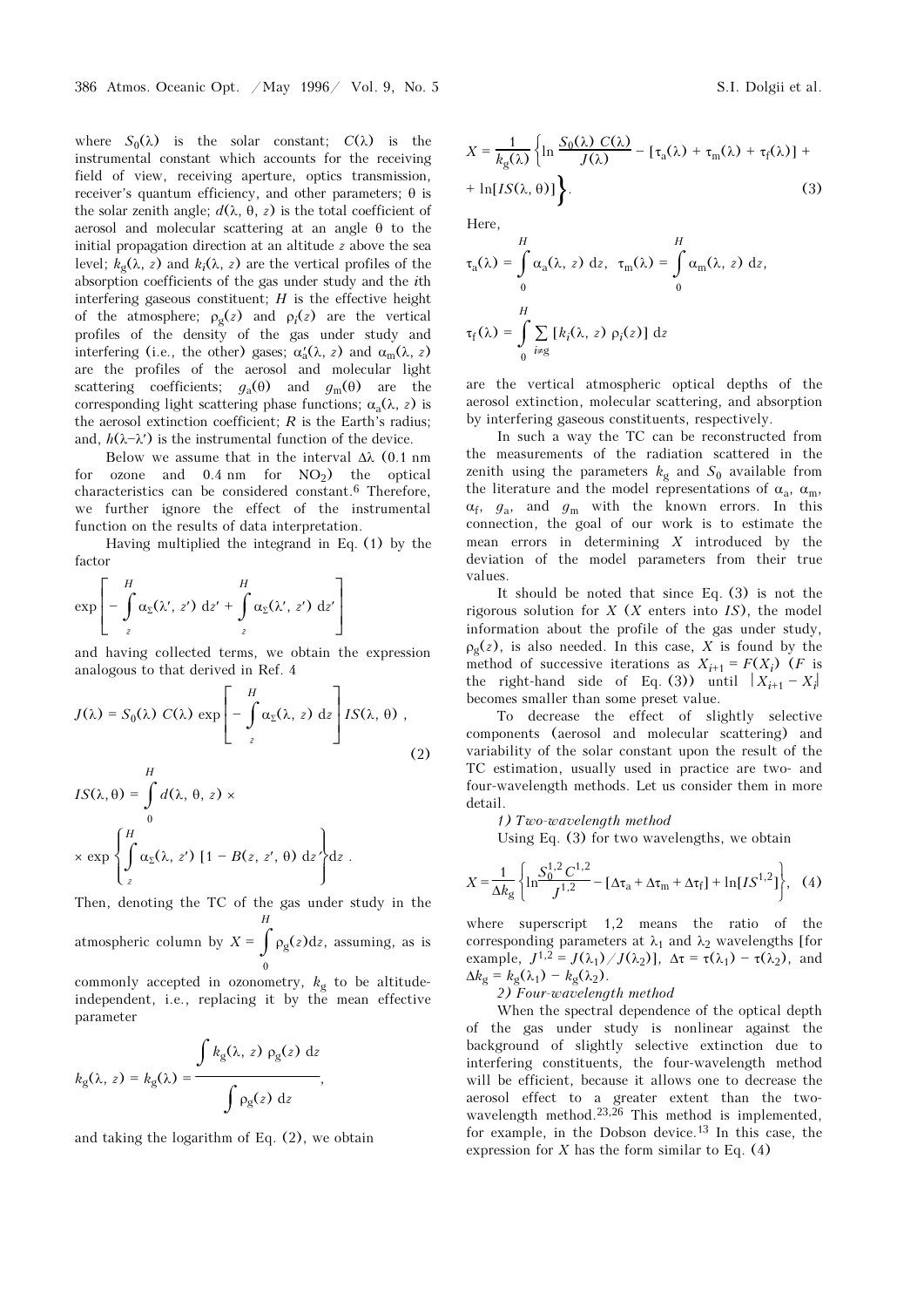$$
X = \frac{1}{\tilde{\Delta}k_{g}} \left\{ \ln \left[ \frac{S_{0}^{1,2} C^{1,2} J^{3,4}}{S_{0}^{3,4} C^{3,4} J^{1,2}} \right] - \left[ \tilde{\Delta} \tau_{a} + \tilde{\Delta} \tau_{m} + \tilde{\Delta} \tau_{f} \right] + \ln \frac{IS^{1,2}}{IS^{3,4}} \right\},\tag{5}
$$

where the symbol  $\tilde{\Delta}$  is introduced for the second differences of the corresponding parameters.

# 3. ERROR IN THE TC ESTIMATION

To estimate the possible errors in determining TC of the gases under study from Eqs.  $(4)$  and  $(5)$ , we used the well-known method for determining the errors of indirect measurements,  $43-45$  since in our case the error in determining the sought-after parameter depends on the errors in determining a number of the other measurable and preset parameters. The total relative error in X estimation from measurements at two (or four) wavelengths was calculated by the formula

$$
\delta X_{\Sigma} = \sqrt{\sum_{i=1}^{n} (\delta X_i)^2}, \quad \delta X_i = \left(\frac{\Delta X_i}{X_i}\right), \tag{6}
$$

where  $\delta X_i$  is the relative error in TC determination due to error  $(\Delta y_i)$  in determination of the *i*th argument of the function  $X(y_1, y_2, ..., y_i, ..., y_n)$ ,

$$
\Delta X_i = X(y_1, y_2, ..., y_i + \Delta y_i, ..., y_n) - X(y_1, y_2, ..., y_i, ..., y_n),
$$
\n(6a)

 $n$  is the number of arguments whose errors are taken into consideration. Usually, the formula similar to Eq. (6) is used for random  $\Delta y_i$  (Refs. 13 and 19). However, in Refs. 45 and 46, for example, the possibility and the correctness were rightly justified of using this formula for systematic errors as well. By virtue of the fact that the sign of  $\Delta y_i$  can be random for different  $i$ , the total error found in such a way will characterize the standard deviation of the sought-after parameter from its true value rather than its maximum deviation (as in the case of direct summation).

The errors in the arguments  $y_i$  were mainly borrowed from the literature. Below we list the absolute,  $\Delta y_i$ , and relative,  $\delta y_i = \Delta y_i / y_i$ , errors which were taken into our consideration.

1) The relative error in assignment of the absorption coefficient of the gas under study  $\delta k_{\rm g}$  was taken to be 3% for the entire wavelength range for both ozone and  $NO<sub>2</sub>$ (see Refs. 1, 10, 13, 19, 26, 38, and 41).

2) The relative error in measuring the ratio of signals at two wavelengths (the signal error)  $\delta J^{1,2}$ . For ozone, due to wide variability of SNR in the  $295-$ 330 nm range,  $\delta J^{1,2}$  was estimated for every pair of wavelengths based on the rms noise level. In the region of the minimum total error  $\delta X_{\Sigma}$  for ozone  $(\lambda \approx 304$ -305 nm), the signal error usually was  $2-3\%$ . For NO<sub>2</sub> 2 the signal error was taken 1% over the entire spectral range in accordance with its estimates accepted in the literature.15,19

3) The relative error in assigning the ratio of the solar constants at two wavelengths  $\delta S_0^{1,2}$  was taken 3% when estimating the ozone TC and  $1\%$  for  $NO<sub>2</sub>$ 2 (Refs. 15, 19, 39, and 40), though Gushchin,19 for example, considered these values to be underestimated.

4) The absolute error in determining the solar zenith angle Δθ was taken 20′ for our measurement conditions.

5) The relative error in assigning the vertical optical depth of molecular scattering  $δτ<sub>m</sub>$  was taken 5%.<br>It can be considered avon as averation tod value  $13.15.19$ It can be considered even as overestimated value.13,15,19

6) The relative error in assigning the vertical aerosol optical depth  $\delta\tau_a$  with regard for wide<br>variability of the atmospheric aerosol was taken 200% variability of the atmospheric aerosol, was taken 200%. Taking into account the fact that in the visible and near-UV spectral ranges the aerosol optical depth of the cloudless atmosphere varies within  $0.02 - 0.4$  (Ref. 19) (to base 10) and that in our aerosol model it is 0.15 for  $\lambda$  = 369 nm (Refs. 22 and 47), we can say that with the given  $\delta \tau_a$  the aerosol fluctuations, on average, are well<br>covered by the range of variability mentioned above covered by the range of variability mentioned above.

7) The absolute wavelength referencing error Δλ. The contribution of this error to the error in the TC determination from measurements against the sun was estimated in sufficient detail, for example, in Ref. 21. In our measurements Δλ was taken 0.05 nm.

8) The relative error in assigning the vertical optical depth of interfering gases  $\delta \tau_f$ . When estimating TC of NO<sub>2</sub> the ozone was considered as an interfering TC of  $NO_2$ , the ozone was considered as an interfering<br>gas and  $\delta \tau_2$ , was taken  $50\%$ . With the mean total gas and  $\delta \tau_{\text{O}_2}$  was taken 50%. With the mean total O3 ozone content (TOC) being equal to about 330 Dobson units, this value also covers the range of possible TOC variations in the atmosphere.5,48,49 When estimating TOC, SO<sub>2</sub> and NO<sub>2</sub> were considered as interfering gases, and  $\delta \tau_{\text{NO}_2}$  and  $\delta \tau_{\text{SO}_2}$ , with regard for wide variability of TC of these gases in the atmosphere, were taken 1000% each (Refs. 13, 15, and 42).

#### 4. MODELS USED TO ESTIMATE TC OF GASES

Below we list the models used to estimate TC of gases and errors in TC reconstruction.

a) The vertical profiles of gases were taken from the meteorological model for the mid-latitudes in summer.32 The model TC in this case was varied by multiplying  $\rho_i(z)$  by the altitude-independent multiplier.

b) The aerosol model for  $\alpha_a(\lambda, z)$  was borrowed<br>Ref. 33 (background model) and multiplied by 2.5 from Ref. 33 (background model) and multiplied by 2.5 for all altitudes in order to make the aerosol optical depth equal to 0.15 (to base 10) that corresponds to many-year average values of the atmospheric aerosol density obtained at the meteorological stations of the former USSR for  $\lambda = 369$  nm (Refs. 22 and 47). If the well-known Angström formula  $\tau_a(\lambda) = C\lambda^{-b}$  is used for<br>aerosol optical depth approximation, then in our model aerosol optical depth approximation, then in our model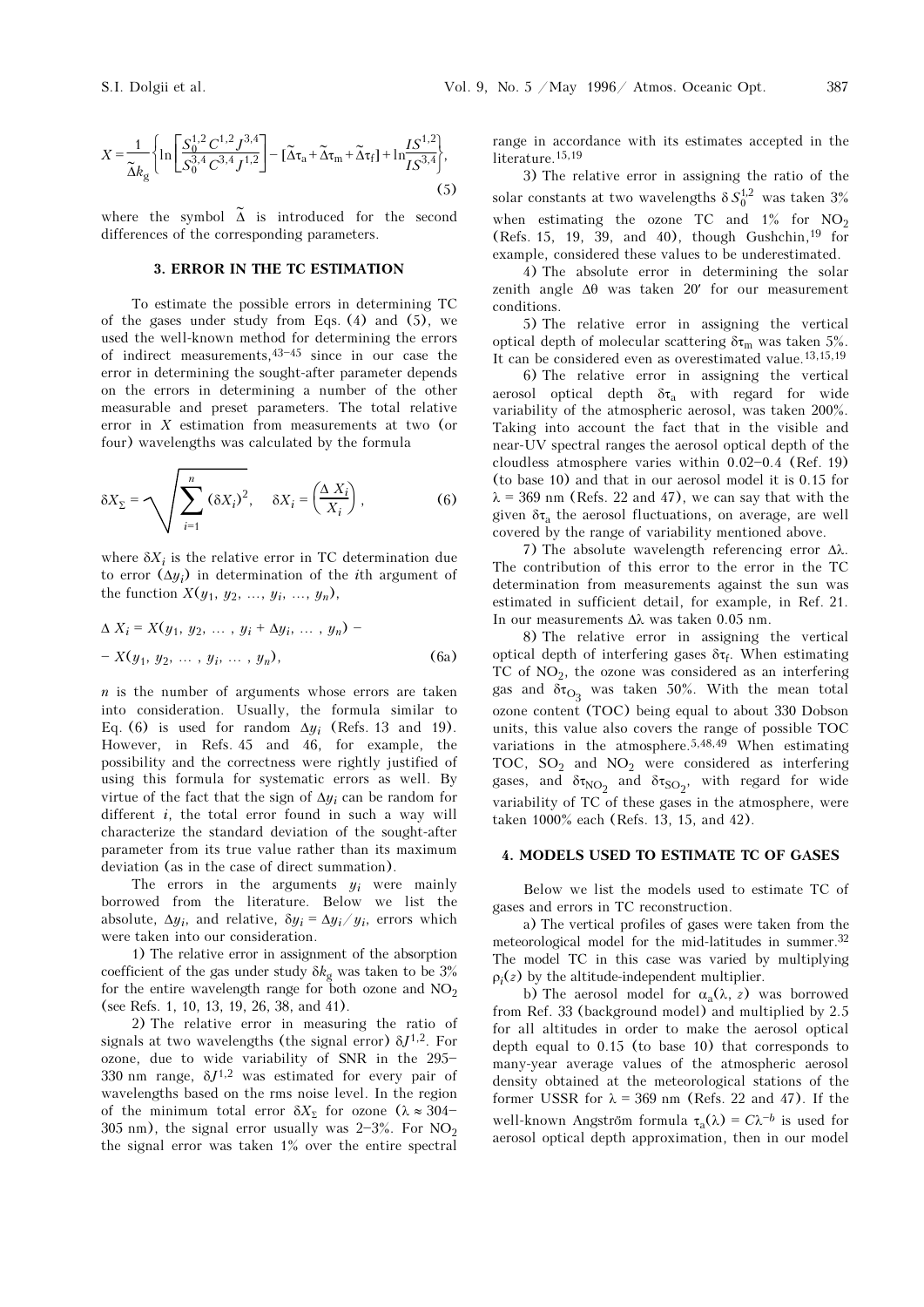$b = 0.82$  and  $C = 0.0656$  (0.151 with natural logarithmic base).

c) The coefficient of molecular scattering was calculated by the formula

$$
\alpha_{\rm m}(\lambda, z) = \frac{4.85 \cdot 10^4 \, P(z)}{\lambda^4 \, T(z)} \left( 77.6 + \frac{584000}{\lambda^2} \right)^2, \, [\text{km}^{-1}],
$$

where  $P(z)$  is the air pressure [mbar],  $\lambda$  is the wavelength [nm], and  $T(z)$  is the temperature [K].

d) The aerosol and molecular scattering phase functions were calculated by the formulas

$$
g_{\rm m}(\theta) = \frac{3}{16\pi} (1 + \cos^{2}\theta),
$$
  
\n
$$
g_{\rm a}(\theta) = \frac{36.6 \cdot 10^{-3}}{(1.49 - 1.4 \cos\theta)^{3/2}}, \,\mathrm{[sr^{-1}]}.
$$

The latter formula is the approximation of  $g_a(\theta)$ by the Henyey-Greenstein formula31 for the model of Ref. 33. The coefficient of aerosol light scattering  $\alpha'_{a}(\lambda, z)$  can be taken, with good accuracy, equal to the coefficient of aerosol extinction  $\alpha_a(\lambda, z)$  within the spectral range we use.

e) The interfering gases when estimating TOC,  $SO_2$  and  $NO_2$ , were taken into consideration based on the data on their absorption coefficients<sup>34,35,41</sup> and the data on their absorption coefficients $34,35,41$  and concentration.36,37 The ozone absorption cross sections were borrowed from Ref. 38.

f) The spectral dependence  $S_0(\lambda)$  was borrowed from Ref. 40. Our attempt to use the solar constant measured by Thekaekara39 yielded the least reliable and stable results. And in this case, in the  $300-350$  nm region the extrema of the Thekaekara function  $S_0(\lambda)$ were shifted with respect to those obtained by processing of signals being recorded. This shift reached  $1 \text{ nm}$  in the  $300-315 \text{ nm}$  region. The similar discrepancy was also observed in Ref. 28.

## 5. RESULTS OF PROCESSING OF ATMOSPHERIC SPECTRAL BRIGHTNESS SIGNALS

Figure 2 shows the sky spectral brightness measured in an experimental run on June 24, 1994. To estimate the ozone and  $NO<sub>2</sub>$  total content, we used the spectral ranges  $300-330$  and  $430-450$  nm, respectively spectral ranges  $300-330$  and  $430-450$  nm, respectively. To process the data using the procedures described above, the idea was implemented of scanning over the spectrum of differential pairs of wavelengths with the same or different steps for "onB and "offB wavelengths. The same procedure was used, for example, in Refs. 23, 28, and 29. The curves of spectral dependence (on  $\lambda_{\text{on}}$ , for example) of the reconstructed example. for example) of the reconstructed ozone and  $NO<sub>2</sub>$ 2 concentration obtained in such a way represent fluctuating (due to random errors) broken lines with more or less pronounced platform in the region of the minimum reconstruction error (Figs. 3 and 4). The level of this platform and the spread of values about it allow the statistical analysis to be carried out in order to find the sought-after TC of the gas under study.





FIG. 3. Results of TOC reconstruction from signals measured at a solar zenith angle of 56.8° on June 24, 1994.



FIG. 4. The  $NO<sub>2</sub>$  absorption coefficient<sup>41</sup> under normal conditions  $(T = 273 \text{ K})$  averaged with a 0.4-nm resolution.

The mean value and the rms errors of reconstructed TC were determined by the formulas

$$
\bar{X} = \sum_{j=1}^{m} X(j) P(j), \ \delta X_{\Sigma}(j) = \sqrt{\sum_{i=1}^{n} [\delta X_{\Sigma}(j)]^{2}}, \qquad (7)
$$

$$
\sigma_{\Sigma} = \sqrt{\sum_{i=1}^{n} \sigma_i^2}, \quad \sigma_i = \sqrt{\sum_{j=1}^{m} [\delta X_i(j)]^2 P(j)},
$$
 (8)

where subscripts  $i$  and  $n$  denote the serial order and the number of arguments of the function  $X(y_1, y_2, ..., y_i, ..., y_n)$  whose errors are taken into consideration (in our case,  $n = 8$ , see Section 3), whereas subscripts  $j$  and  $m$  are for the serial order and the number of pairs (or quadruplets for fourwavelength method) of wavelengths included in processing;  $P(j)$  is the normalized weighting function that describes the reliability of  $X(j)$  (the TC obtained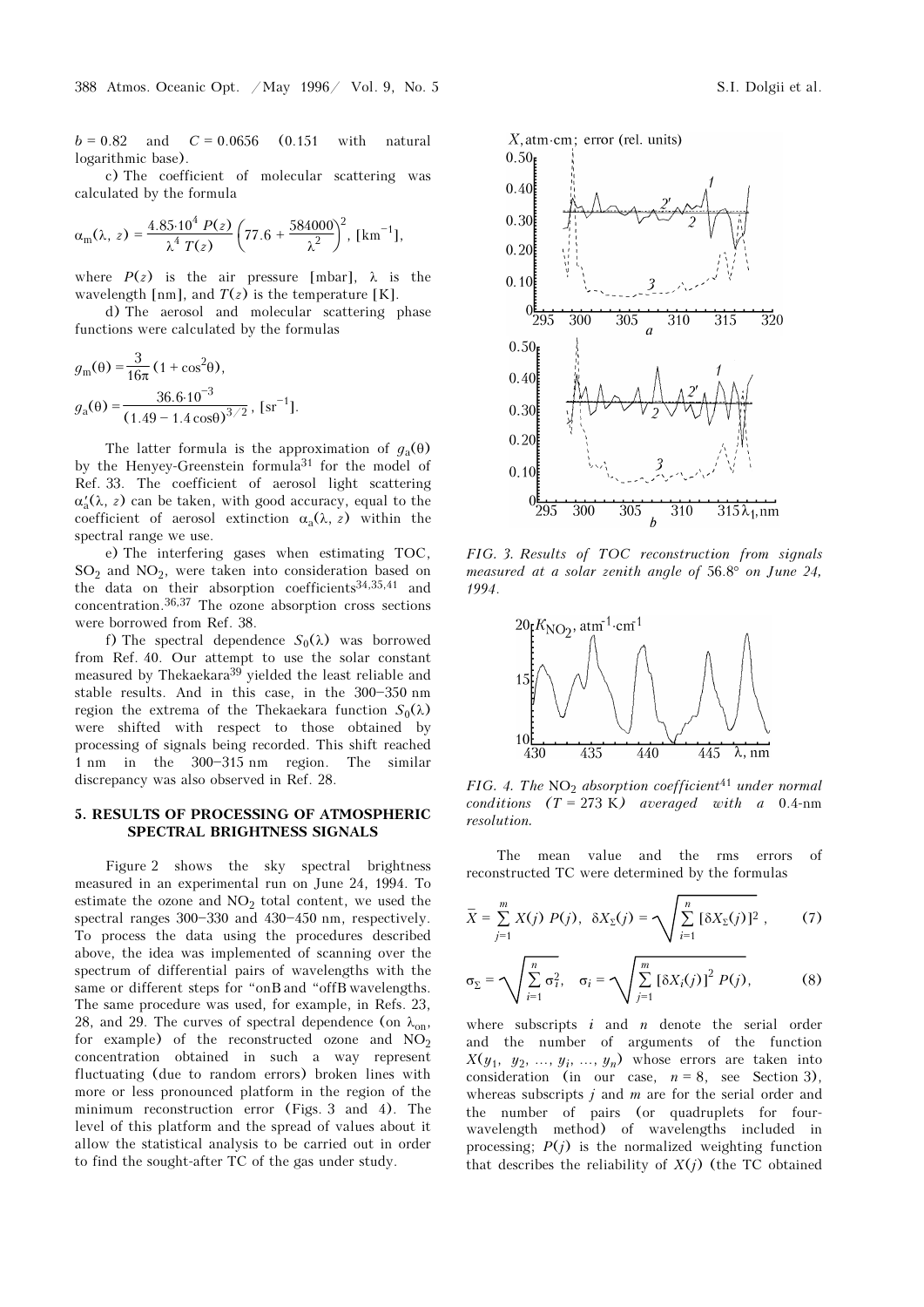by signal processing for the jth pair of wavelengths) and depends on the total reconstruction error for the *j*th pair, i.e,  $P(j) = F(\delta X_{\Sigma}(j)).$ 

One of the advantages of such an approach is the possibility to select an optimal operating region with minimum  $\delta X_{\Sigma}(j)$  depending on specific measurement conditions, which was pointed out, for example, in Ref. 26.

We do not completely agree with the opinion of Luydchik et al.23 that the contribution of systematic errors (for example,  $\delta S_0^{1,2}$  or  $\delta k_g$ ) cannot be decreased simply by going to the multiwavelength measurement technique. The point is that these errors, even being systematic from the viewpoint of their invariability for each wavelength, will be quasirandom ones in the multiwavelength technique we use because for different wavelengths their sign varies quasirandomly. This all manifests itself through quasirandom fluctuations (both positive and negative) of TC reconstructed for different pairs of wavelengths about its true (mean) value, which in this case can be found with the accuracy proportional to  $\sqrt{m}$  (see, for example, Fig. 3). The possibility of such transformation of systematic errors into quasirandom ones was discussed, for example, in Ref. 44. For such  $y_i$  the expression for rms error  $\sigma_i$ , entering into Eq. (8), will have the form

$$
\sigma_i = \sqrt{\frac{1}{m} \sum_{j=1}^{m} \left[ \delta X_i(j) \right]^2 P(j)}.
$$
 (9)

Let us consider in more detail the results of signal processing to estimate the  $O_3$  and  $NO_2$  total content.<br>
(a)  $Ozone$  As an example. Fig. 3 shows the results

a) Ozone. As an example, Fig. 3 shows the results of processing of signals measured at a solar zenith angle of 56.8° on June 24, 1994. Curve 1 is for the TOC determined by the two-wavelength  $(a)$  and fourwavelength (b) methods of differential absorption. The solid horizontal line 2 is for the TOC obtained by averaging  $X(j)$  by Eq. (7). The dashed horizontal line 2<sup>*'*</sup> is for the TOC measured with the M-124 ozonometer with an error of 5%. The dashed curve 3 shows the total relative error in the TOC reconstruction for the jth pair of wavelengths  $\delta X_{\Sigma}(j)$ , [see Eq. (6)], in relative units. The wavelengths in Figs.  $3a$  and b were changed in such a way:  $\lambda_1 = 298.0$  (0.5) and  $\lambda_2 = 319.0$  (0.1) nm for the<br>two wavelength method and  $\lambda_1 = 298.0$  (0.5) two-wavelength method and  $\lambda_1 = 298.0$  (0.5),  $\lambda_2 = 319.0$  (0.1),  $\lambda_3 = 304.0$  (0.5), and  $\lambda_4 = 319.0$  (0.1) nm<br>for the four-wavelength method. Given in parentheses is for the four-wavelength method. Given in parentheses is the step of scanning. It can be seen from Fig. 3 that the spectral range of the most stable results (with minimum fluctuations of the reconstructed TOC) well coincides with the region of the minimum calculated error  $\delta X_{\rm y}(i)$ (~5-7%) and corresponds to 300.5-310 nm for the two-wavelength method. The increase of the error to the left of this region is due to the signal error  $\delta J^{1,2}$  (a signal becomes comparable to noise) and the calibration error Δλ. The increase of the error to the right of it is mainly due to the increase of errors  $\delta S_0^{1,2}$ ,  $\delta k_g$ ,  $\delta \tau_a$ , and  $\Delta \lambda$ .

For the four-wavelength method, the minimum of  $\delta X_{\Sigma}(i)$  is somewhat shifted toward longer wavelengths  $(304.5 - 313 \text{ nm})$  as compared with the two-wavelength method. This is due to the increasing contribution of the signal error (to the left of 304 nm) and the decreasing contribution of  $\delta \tau_a$  and  $\Delta \lambda$  to the right of 310 pm 310 nm.

A contribution of each error to the total one can be evaluated from Tables I and II that give the results of the TC reconstruction shown in Figs.  $3a$  and  $b$ . Listed in these tables are the values of the initial errors  $(\delta y_i)$  of all arguments and the corresponding errors  $(\delta X_i(j))$  of the TC reconstruction. Presented at the bottom of the tables are: the gas under study, the solar zenith angle at which the measurement was conducted, the reconstructed TC of the gas under study (and its value measured with the M-124 ozonometer), the model TC of interfering gases, pairs of wavelengths used for processing with the scanning step for each of them. The first column presents the pairs of wavelengths and the second column gives the total error for each pair. Separate components of the total error are tabulated in columns 3-11. The signal error  $\delta J^{1,2}$ , as was already mentioned, was calculated for ozone for each pair separately. It is presented in parentheses in corresponding column adjacent to  $\delta X_{1,2}$ . For the fourwavelength technique (Table II) we give only the first pairs of wavelengths to save room. At the bottom of both tables the values of  $\sigma_i$  and  $\sigma_{\Sigma}$  (see Eq. (8)) are presented. In this case,  $\sigma_{1,2}$  was calculated by Eq. (9) for random errors, whereas the values of  $\sigma_{k_{g}}, \sigma_{S_{0}^{1},2}$ , and

 $\sigma_{\lambda}$  were calculated by both Eq. (8) (upper value) and Eq. (9) (lower value in parentheses) on the assumption of their quasirandom character (see comments to Eq. (9)). The value of  $\sigma_{\Sigma}$  obtained in this case is also presented below in parentheses.

In this connection, it should be noted that the character of  $X(i)$  fluctuations shown in Fig. 3 and the intercomparison of measurements made at different times allow us to conclude that these fluctuations are due to the quasirandom alternation of the sign (at different wavelengths) of the errors  $\delta k_{\rm g}$ ,  $\delta S_0^{1,2}$ , and  $\delta \lambda$ rather than the random character of the signal error  $\delta J^{1,2}$ . This well supports the above assumption.

It is seen from Tables I and II that the main sources of error in the TOC reconstruction by the both methods are:

1) error in assigning the ozone absorption coefficient  $\delta k_g = 3\%$  resulting in  $\sigma_{k_g} \approx 3.7$  and  $6\%$  for the two- and four-wavelength methods, respectively;

2) error in assigning the aerosol component  $\delta \tau_a = 0$ <sup>2</sup> respectively. = 200% resulting in  $\sigma_{\tau_a} \approx 4.2$  and 3.6%, respectively;<br>3) wavelength, referencing error  $\Delta \approx 0.05$  pm

3) wavelength referencing error  $\Delta\lambda = 0.05$  nm  $\rightarrow$  $\sigma_{\lambda} \approx 3.5$  and 5.3%;

4) error in assigning the solar constant  $\delta S_0^{1,2} = 2\%$  $\rightarrow \sigma_{S_0^{1,2}} \approx 1.9$  and 2.7%.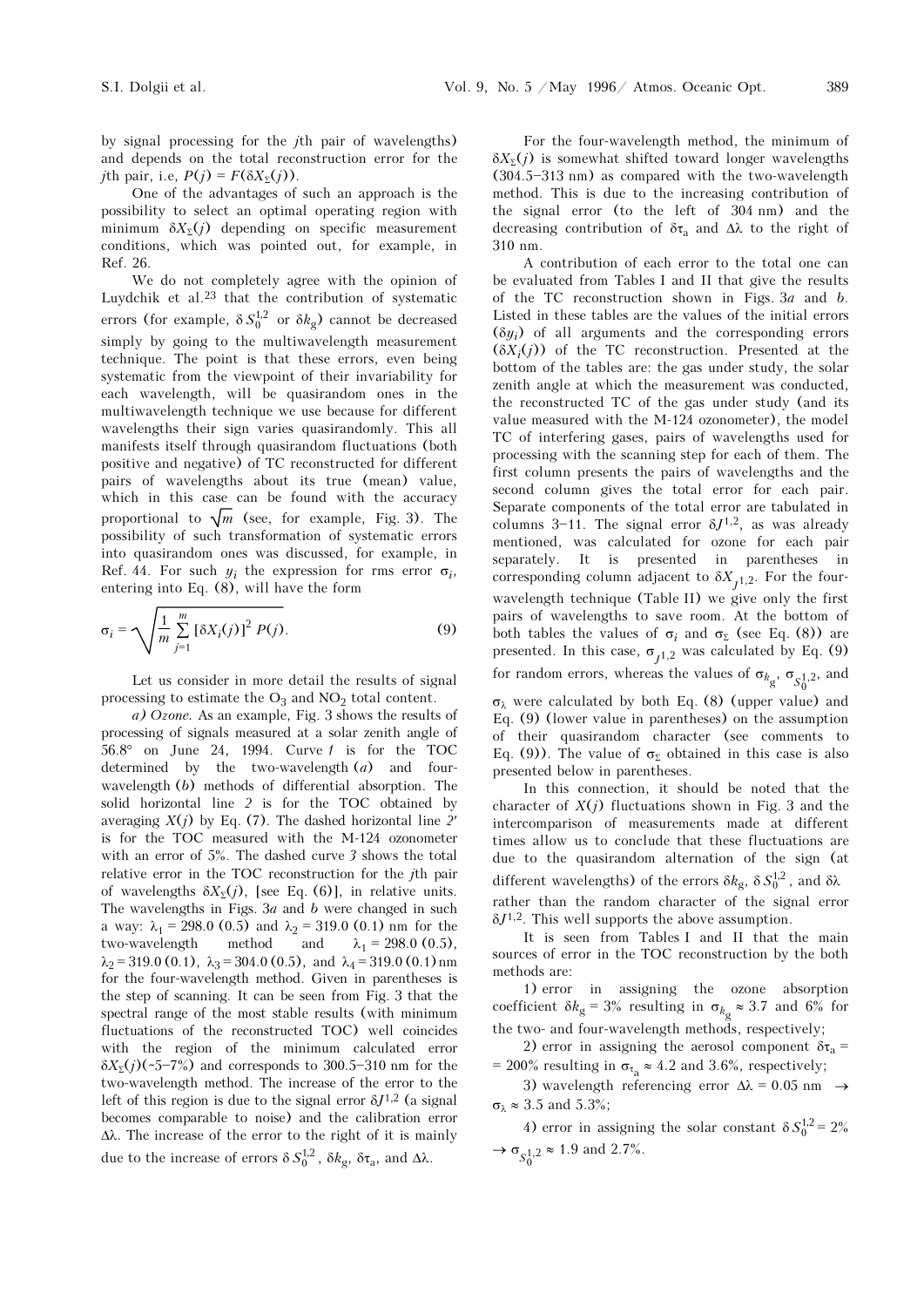However, taking into account the fact that the 1st, 3rd, and 4th errors are likely quasirandom in character for different wavelengths and therefore their contribution can be decreased by averaging over many pairs of wavelengths, most important becomes the error in assigning the aerosol component. However, it also can be decreased not only by more accurate selection of pairs of wavelength in the fourwavelength method, but also by simultaneous processing of signals (using the least-square method, for example) at many wavelengths, i.e., with the help of the multiwavelength method analogous to that used, for example, in Refs. 2, 11, and 26 for the transmission method. In so doing the case in point is simultaneous processing with regard for correlation between signals at all wavelength in a set rather than processing of a large number of pairs (or quadruplets) of wavelengths. Up to date, we are not aware of such a technique developed for observations of the scattered sky radiation in the zenith.

TABLE I. Results of calculation of the errors in the TOC reconstruction by the two-wavelength method corresponding to Fig. 3a. Gas under study is  $\rm O_3$ , θ = 56.8°,  $X_{\rm O_3}$  = 0.326 atm⋅cm (the M-124 ozonometer gives  $X_{\text{O}_3}$  = 0.330 atm⋅cm),  $X_{\text{SO}_2}$  = 0.738⋅10<sup>-4</sup> atm⋅cm,  $X_{\text{NO}_2}$  = 4.000⋅10<sup>-4</sup> atm⋅cm,  $\lambda_1$  = 300 nm (*in* 0.5-nm *step*), and  $\lambda_2 = 319.4$  nm (*in* 0.1-nm step).

|                              |         | $\delta k_{\rm g}$         |                                      | $\delta S^{1.2}$         | $\delta\theta$      | $\delta \tau_m$                              | $\delta\tau_a$                      | $\delta\lambda$      | $\delta\tau_{\rm SO_2}$ | $\delta \tau_{NO_2}$     |
|------------------------------|---------|----------------------------|--------------------------------------|--------------------------|---------------------|----------------------------------------------|-------------------------------------|----------------------|-------------------------|--------------------------|
| $\lambda_1 - \lambda_2$ , nm | δ $u_Σ$ | $3\%$                      | $\delta X_{I^{1.2}}(\delta J^{1.2})$ | 2%                       | 20'                 | $5\%$                                        | 200%                                | $0.05$ nm            | 1000%                   | 1000%                    |
|                              |         | $\overline{\delta X}_{kg}$ |                                      | $\delta X_{S^{1,2}}$ , % | $\delta X_{\theta}$ | $\overline{\delta X}_{\tau_{\underline{m}}}$ | $\overline{\delta}X_{\tau_{\rm a}}$ | $\delta u_{\lambda}$ | $\delta X_{\rm SO_2}$   | $\delta X_{\text{NO}_2}$ |
| $300.0 - 319.4$              | 14.58   | 3.24                       | 11.30(53.6)                          | 0.43                     | 0.63                | 0.18                                         | 1.94                                | 8.36                 | 0.04                    | 0.37                     |
| $300.5 - 319.5$              | 6.44    | 3.27                       | 4.72(21.0)                           | 0.46                     | 0.62                | 0.23                                         | 2.30                                | 1.53                 | $0.04\,$                | 0.47                     |
| $301.0 - 319.6$              | 7.13    | 3.30                       | 3.86(16.0)                           | 0.50                     | 0.64                | 0.24                                         | 2.27                                | 4.36                 | 0.04                    | 0.48                     |
| 301.5-319.7                  | 6.77    | 3.33                       | 5.32(20.8)                           | 0.52                     | 0.68                | 0.22                                         | 1.92                                | 1.34                 | 0.03                    | 0.41                     |
| $302.0 - 319.8$              | 6.76    | 3.35                       | 2.79(10.5)                           | 0.56                     | 0.66                | 0.28                                         | 2.39                                | 4.46                 | 0.04                    | 0.50                     |
| 302.5-319.9                  | 5.37    | 3.39                       | 2.88(10.1)                           | 0.60                     | 0.67                | 0.29                                         | 2.45                                | 1.38                 | $0.04\,$                | 0.51                     |
| $303.0 - 320.0$              | 5.43    | 3.45                       | 2.21(7.1)                            | 0.67                     | 0.69                | 0.32                                         | 2.52                                | 2.25                 | $0.04\,$                | 0.53                     |
| $303.5 - 320.1$              | 5.16    | 3.44                       | 1.71(5.3)                            | 0.70                     | 0.69                | 0.34                                         | 2.59                                | 1.92                 | 0.03                    | 0.55                     |
| $304.0 - 320.2$              | 5.09    | 3.42                       | 1.48(4.6)                            | 0.72                     | 0.69                | 0.36                                         | 2.77                                | 1.69                 | 0.03                    | 0.62                     |
| 304.5-320.3                  | 4.97    | 3.42                       | 1.28(3.7)                            | 0.78                     | 0.69                | $0.40\,$                                     | 2.97                                | 0.87                 | 0.03                    | 0.68                     |
| $305.0 - 320.4$              | 4.97    | 3.44                       | 1.05(2.9)                            | 0.87                     | 0.70                | 0.43                                         | 3.08                                | 0.51                 | 0.03                    | 0.70                     |
| $305.5 - 320.5$              | 4.97    | 3.44                       | 1.03(2.6)                            | 0.93                     | 0.71                | 0.43                                         | 3.05                                | 0.65                 | 0.02                    | 0.73                     |
| $306.0 - 320.6$              | 5.96    | 3.42                       | 0.93(2.4)                            | 0.96                     | 0.70                | 0.52                                         | 3.65                                | 2.67                 | 0.02                    | 0.89                     |
| $306.5 - 320.7$              | 5.89    | 3.41                       | 0.90(2.3)                            | 0.98                     | 0.71                | 0.48                                         | 3.39                                | 2.92                 | 0.01                    | 0.79                     |
| $307.0 - 320.8$              | 5.51    | 3.43                       | 0.74(1.7)                            | 1.11                     | 0.72                | 0.53                                         | 3.67                                | 1.37                 | 0.00                    | 0.80                     |
| 307.5-320.9                  | 6.21    | 3.46                       | 0.71(1.5)                            | 1.26                     | 0.73                | 0.56                                         | 3.72                                | 3.04                 | 0.01                    | 0.81                     |
| $308.0 - 321.0$              | 6.33    | 3.42                       | 0.67(1.4)                            | 1.26                     | 0.72                | 0.60                                         | 4.04                                | 2.88                 | 0.05                    | 0.93                     |
| $308.5 - 321.1$              | 5.96    | 3.46                       | 0.69(1.4)                            | 1.37                     | 0.72                | 0.63                                         | $4.20\,$                            | 1.30                 | 0.35                    | 0.95                     |
| $309.0 - 321.2$              | 6.27    | $3.48\,$                   | 0.70(1.3)                            | 1.44                     | 0.72                | 0.65                                         | 4.35                                | 1.99                 | 0.35                    | 0.81                     |
| 309.5-321.3                  | 6.56    | 3.56                       | 0.79(1.3)                            | 1.66                     | 0.74                | 0.69                                         | $4.48\,$                            | 2.26                 | 0.36                    | 0.78                     |
| 310.0-321.4                  | 7.54    | 3.62                       | 0.80(1.2)                            | 1.81                     | 0.75                | 0.68                                         | 4.39                                | 4.32                 | 0.34                    | 0.87                     |
| 310.5-321.5                  | 9.74    | 3.65                       | 0.71(1.0)                            | 1.91                     | 0.74                | 0.74                                         | 4.80                                | 7.22                 | 0.36                    | 0.97                     |
| $311.0 - 321.6$              | 6.77    | 3.79                       | 0.68(0.9)                            | 2.05                     | 0.75                | 0.68                                         | 4.43                                | 2.31                 | 0.32                    | 0.84                     |
| 311.5-321.7                  | 7.68    | 3.91                       | 0.69(0.9)                            | 2.15                     | 0.75                | 0.73                                         | 4.73                                | 3.77                 | 0.32                    | 0.88                     |
| $312.0 - 321.8$              | 8.73    | 4.27                       | 0.85(0.9)                            | 2.68                     | 0.76                | 0.86                                         | 5.41                                | 4.26                 | 0.36                    | 1.05                     |
| 312.5-321.9                  | 9.14    | 4.66                       | 0.99(0.9)                            | 3.18                     | 0.77                | 1.01                                         | 6.24                                | 2.97                 | 0.39                    | 1.10                     |
| $313.0 - 322.0$              | 10.17   | 5.08                       | 1.10(0.9)                            | 3.60                     | 0.78                | 0.93                                         | 5.74                                | 5.24                 | 0.34                    | 1.17                     |
| $313.5 - 322.1$              | 11.66   | 4.74                       | 0.97(0.8)                            | 3.28                     | 0.75                | 1.31                                         | 8.32                                | 5.05                 | 0.48                    | 2.09                     |
| 314.0-322.2                  | 10.58   | 5.11                       | 1.16(0.8)                            | 3.94                     | 0.77                | 1.18                                         | 7.40                                | 2.79                 | 0.43                    | 2.02                     |
| 314.5-322.3                  | 19.02   | 5.92                       | 1.59(0.8)                            | 5.44                     | 0.79                | 1.49                                         | 9.05                                | 14.30                | 0.54                    | 2.27                     |
| 315.0-322.4                  | 19.69   | 5.90                       | 1.62(0.8)                            | 5.58                     | 0.79                | 1.41                                         | 8.63                                | 15.43                | 0.51                    | 1.90                     |
| 315.5-322.5                  | 10.62   | 5.12                       | 1.27(0.8)                            | 4.38                     | 0.77                | 1.12                                         | 7.16                                | 3.02                 | 0.42                    | 1.84                     |
| $316.0 - 322.6$              | 17.64   | 5.96                       | 1.83(0.8)                            | 6.29                     | 0.79                | 2.26                                         | 14.03                               | 3.29                 | 0.84                    | 4.32                     |
| 316.5-322.7                  | 32.15   | 6.77                       | 2.29(0.8)                            | 7.95                     | 0.81                | 2.33                                         | 14.32                               | 26.19                | 0.86                    | 4.68                     |
| 317.0-322.8                  | 22.64   | 6.53                       | 2.14(0.7)                            | 7.69                     | $0.80\,$            | 1.96                                         | 12.20                               | 15.51                | 0.73                    | 3.44                     |
| $\sigma(\%)$ :               | 7.00    | $\overline{3.73}$          | 0.75                                 | 1.93                     | 0.71                | 0.63                                         | 4.18                                | 3.53                 | 0.23                    | 0.96                     |
|                              | (4.70)  | (0.94)                     |                                      | (0.49)                   |                     |                                              |                                     | (0.90)               |                         |                          |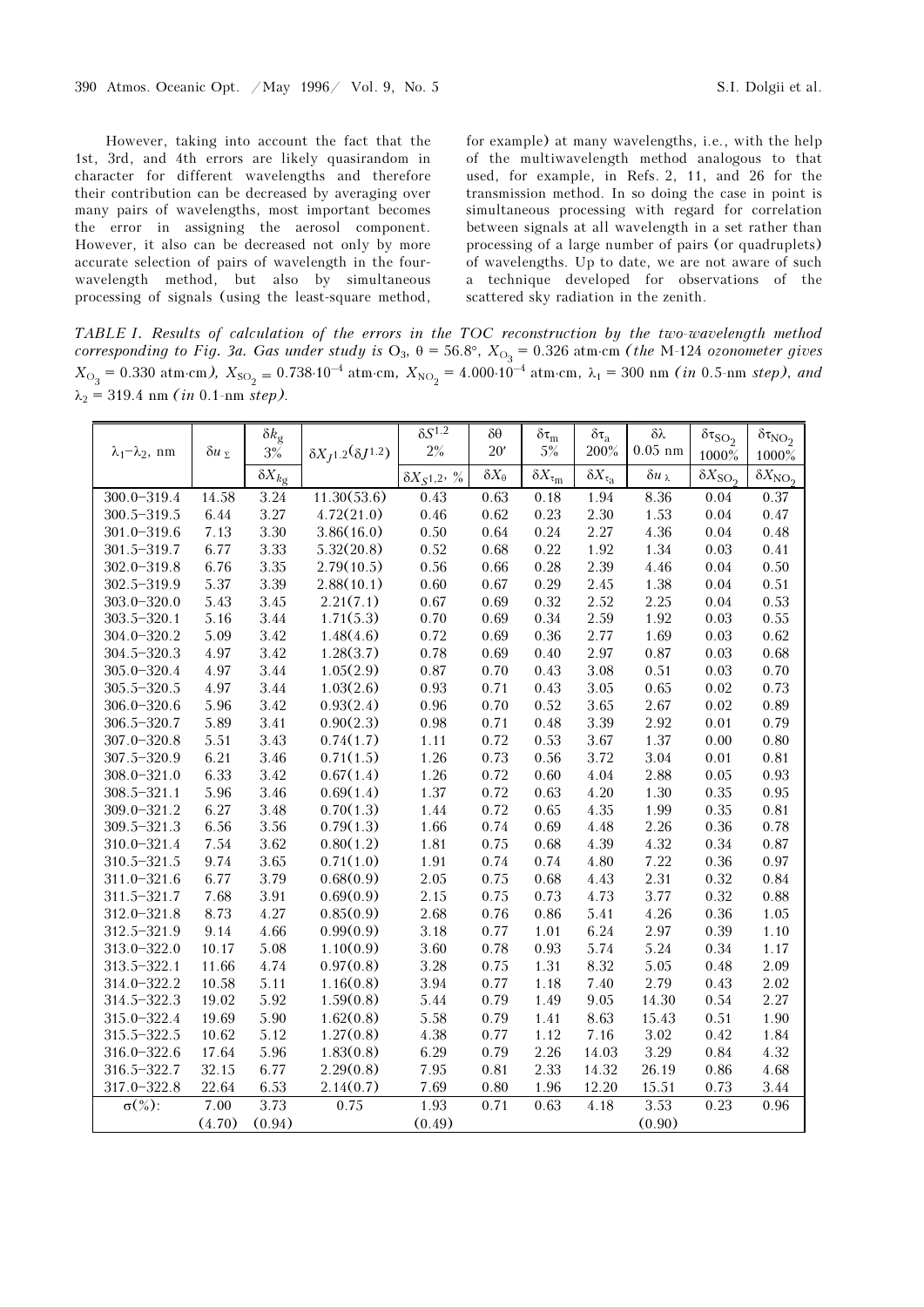TABLE II. Results of calculation of the errors in the TOC reconstruction by the four-wavelength method corresponding to Fig. 3b. Presented are only the first pairs of wavelengths. Gas under study is  $O_3$ ,  $\theta = 56.8^\circ$ ,  $X_{\text{O}_3} = 0.329$  atm⋅cm (the M-124 ozonometer gives  $X_{\text{O}_3} = 0.330$  atm⋅cm),  $X_{\text{SO}_2} = 0.738 \cdot 10^{-4}$  atm⋅cm,  $X_{\text{NO}_2} = 4.00 \cdot 10^{-4} \text{ atm} \cdot \text{cm}, \ \lambda_1 = 300 \text{ nm} \ (in \ 0.5 \text{-nm step}), \ \lambda_2 = 319.4 \text{ nm} \ (in \ 0.1 \text{-nm step}) \ \lambda_3 = 306 \text{ nm} \ (in \ 0.5 \text{-nm step})$ nm step), and  $\lambda_4 = 319.4$  nm (in 0.1-nm step).

|                              |                     | $\delta k_{\rm g}$        |                                           | $\delta S^{1.2}$                  | $\delta\theta$      | $\delta\tau_m,$                         | $\delta \tau_a$           | $\delta\lambda$      | $\delta\tau_{\rm SO_2}$  | $\delta \tau_{NO_2}$  |
|------------------------------|---------------------|---------------------------|-------------------------------------------|-----------------------------------|---------------------|-----------------------------------------|---------------------------|----------------------|--------------------------|-----------------------|
| $\lambda_1 - \lambda_2$ , nm | $\delta X_{\Sigma}$ | $3\%$                     | $\delta X_{J^{1,4}}$ ( $\delta J^{1.2}$ ) | 2%                                | 20'                 | $5\%$                                   | 200%                      | $0.05$ nm            | 1000%                    | $1000\%$              |
|                              |                     | $\overline{\delta}X_{kg}$ |                                           | $\delta X_S$ 1,4, $\overline{\%}$ | $\delta X_{\theta}$ | $\overline{\delta X}_{\tau_\mathrm{m}}$ | $\delta X_{\tau_{\rm a}}$ | $\delta X_{\lambda}$ | $\delta X_{\text{SO}_2}$ | $\delta X_{\rm NO_2}$ |
| $300.0 - 319.4$              | 22.35               | 5.93                      | 19.40(53.6)                               | 0.73                              | 0.60                | 0.01                                    | 1.10                      | 9.28                 | 0.06                     | 0.16                  |
| $300.5 - 319.5$              | 11.17               | 6.09                      | 8.51(21.0)                                | 0.83                              | 0.53                | 0.04                                    | 1.62                      | 3.37                 | 0.09                     | 0.30                  |
| $301.0 - 319.6$              | 12.65               | 5.88                      | 6.60(16.0)                                | 0.85                              | 0.57                | 0.06                                    | 1.54                      | 8.85                 | 0.09                     | 0.34                  |
| 301.5-319.7                  | 10.96               | 5.63                      | 8.46(20.8)                                | 0.83                              | 0.65                | 0.06                                    | 1.16                      | 3.80                 | 0.07                     | 0.24                  |
| $302.0 - 319.8$              | 13.44               | 5.79                      | 4.59(10.5)                                | 0.91                              | 0.61                | 0.09                                    | 1.58                      | 11.05                | 0.05                     | 0.21                  |
| $302.5 - 319.9$              | 7.93                | 5.80                      | 4.65(10.1)                                | 0.96                              | 0.63                | 0.11                                    | 1.57                      | 1.91                 | 0.15                     | 0.19                  |
| $303.0 - 320.0$              | 8.78                | 6.18                      | 3.67(7.1)                                 | 1.10                              | 0.66                | 0.14                                    | 1.57                      | 4.60                 | 0.15                     | 0.27                  |
| $303.5 - 320.1$              | 6.89                | 5.77                      | 2.71(5.3)                                 | 1.10                              | 0.66                | 0.15                                    | 1.62                      | 1.53                 | 0.15                     | 0.30                  |
| $304.0 - 320.2$              | 6.51                | 5.49                      | 2.28(4.6)                                 | 1.09                              | 0.65                | 0.16                                    | 1.83                      | 1.41                 | 0.16                     | 0.30                  |
| 304.5-320.3                  | 7.00                | 5.67                      | 2.00(3.7)                                 | 1.20                              | 0.66                | 0.19                                    | 1.88                      | 2.70                 | 0.16                     | 0.30                  |
| $305.0 - 320.4$              | 6.96                | 6.04                      | 1.72(2.9)                                 | 1.40                              | 0.68                | 0.24                                    | 2.04                      | 1.49                 | 0.17                     | 0.37                  |
| 305.5-320.5                  | 7.44                | 6.47                      | 1.77(2.6)                                 | 1.58                              | 0.70                | 0.25                                    | 1.96                      | 1.81                 | 0.16                     | 0.43                  |
| $306.0 - 320.6$              | 8.25                | 5.67                      | 1.46(2.4)                                 | 1.48                              | 0.67                | 0.29                                    | 2.43                      | 4.97                 | 0.19                     | 0.60                  |
| $306.5 - 320.7$              | 6.68                | 5.39                      | 1.34(2.3)                                 | 1.45                              | 0.69                | 0.25                                    | 2.11                      | 2.51                 | 0.15                     | 0.56                  |
| $307.0 - 320.8$              | 7.30                | 5.66                      | 1.17(1.7)                                 | 1.69                              | 0.70                | 0.32                                    | 2.43                      | 3.20                 | 0.17                     | 0.52                  |
| 307.5-320.9                  | 8.88                | 6.98                      | 1.29(1.5)                                 | 2.22                              | 0.73                | 0.34                                    | 2.25                      | $4.20\,$             | 0.16                     | 0.39                  |
| $308.0 - 321.0$              | 9.63                | 5.98                      | 1.11(1.4)                                 | 2.00                              | 0.71                | 0.38                                    | 2.72                      | 6.59                 | 0.10                     | 0.55                  |
| $308.5 - 321.1$              | 7.18                | 5.33                      | 1.03(1.4)                                 | 1.96                              | 0.71                | 0.40                                    | 2.89                      | 2.94                 | 0.31                     | 0.70                  |
| 309.0-321.2                  | 8.97                | 5.41                      | 1.06(1.3)                                 | 2.09                              | 0.70                | 0.47                                    | 3.35                      | 5.76                 | 0.34                     | 0.73                  |
| $309.5 - 321.3$              | 9.16                | 7.06                      | 1.45(1.3)                                 | 2.93                              | 0.72                | 0.65                                    | 4.14                      | 2.15                 | 0.42                     | 0.70                  |
| 310.0-321.4                  | 10.43               | 6.13                      | 1.29(1.2)                                 | 2.77                              | 0.74                | 0.50                                    | 3.27                      | 7.06                 | 0.31                     | 0.57                  |
| $310.5 - 321.5$              | 7.65                | 5.59                      | 1.07(1.0)                                 | 2.71                              | 0.72                | 0.61                                    | 4.02                      | 1.03                 | 0.35                     | 0.72                  |
| $311.0 - 321.6$              | 8.58                | 5.86                      | 1.02(0.9)                                 | 2.91                              | 0.73                | 0.61                                    | 3.98                      | 3.50                 | 0.32                     | 0.81                  |
| $311.5 - 321.7$              | 8.88                | 6.05                      | 1.04(0.9)                                 | 3.05                              | 0.72                | 0.74                                    | $4.86\,$                  | 2.33                 | 0.36                     | 1.29                  |
| $312.0 - 321.8$              | 11.24               | 6.45                      | 1.24(0.9)                                 | 3.66                              | 0.74                | 0.88                                    | 5.53                      | 5.95                 | 0.39                     | 1.57                  |
| 312.5-321.9                  | 8.48                | 5.72                      | 1.17(0.9)                                 | 3.51                              | 0.75                | 0.66                                    | 4.23                      | 2.39                 | 0.27                     | 0.84                  |
| 313.0-322.0                  | 9.85                | 5.52                      | 1.19(0.9)                                 | 3.64                              | 0.74                | 0.97                                    | 6.24                      | 3.19                 | 0.35                     | 1.10                  |
| $313.5 - 322.1$              | 10.83               | 6.38                      | 1.22(0.8)                                 | 3.85                              | 0.75                | 0.87                                    | 5.61                      | 5.05                 | 0.32                     | 1.37                  |
| 314.0-322.2                  | 15.41               | 8.08                      | 1.65(0.8)                                 | 5.24                              | 0.77                | 0.92                                    | 5.62                      | 10.25                | 0.33                     | 1.91                  |
| 314.5-322.3                  | 19.64               | 7.03                      | 1.72(0.8)                                 | 5.55                              | 0.78                | $1.05\,$                                | 6.45                      | 15.98                | 0.38                     | 1.94                  |
| 315.0-322.4                  | 14.16               | 5.52                      | 1.46(0.8)                                 | 4.73                              | 0.76                | 1.17                                    | 7.42                      | 9.32                 | 0.43                     | 1.27                  |
| 315.5-322.5                  | 10.04               | 4.92                      | 1.17(0.8)                                 | 3.79                              | 0.76                | 0.62                                    | 4.15                      | 6.49                 | 0.24                     | 0.73                  |
| $316.0 - 322.6$              | 19.62               | 8.51                      | 2.24(0.8)                                 | 7.25                              | 0.80                | 1.44                                    | 8.81                      | 12.98                | 0.53                     | 2.32                  |
| 316.5-322.7                  | 36.97               | 8.61                      | 2.67(0.8)                                 | 8.69                              | 0.82                | 3.25                                    | 19.85                     | 27.62                | 1.20                     | 6.38                  |
| 317.0-322.8                  | 19.59               | 7.20                      | 2.12(0.7)                                 | 7.08                              | 0.80                | 1.23                                    | 7.72                      | 14.51                | 0.46                     | 2.13                  |
| $\sigma$ (%):                | 9.25                | 5.95                      | 1.06                                      | 2.66                              | 0.70                | 0.53                                    | 3.56                      | 5.27                 | 0.25                     | 0.80                  |
|                              | (4.45)              | (1.52)                    |                                           | (0.68)                            |                     |                                         |                           | (1.35)               |                          |                       |

As seen from Tables I and II, the errors due to uncertainty in the  $SO_2$  and  $NO_2$  content are within 1% with  $X_{\text{SO}_2} \approx 0.7 \cdot 10^{-4}$  and  $X_{\text{NO}_2} \approx 4.0 \cdot 10^{-4}$  atm⋅cm (Ref. 36). It should be noted, however, that for extremely high content of these gases in industrial regions reaching, according to Ref. 42, ~0.05 atm⋅cm, the error in the TOC reconstruction due to neglect of these constituents can reach, as our calculations show, 2.5%  $(\lambda_1 < 308 \text{ nm}) - 20\%$   $(\lambda_1 > 308 \text{ nm})$  for  $SO_2$  and  $6-10\%$  for NO<sub>2</sub>. This agrees well with the analogous  $6-10\%$  for NO<sub>2</sub>. This agrees well with the analogous estimates of Ref. 13 for the TOC measurements against the sun using the Dobson spectrophotometer.

In conclusion, it should be noted that preliminary results of processing of signals received in different days (including a few cloudy days) showed that the deviation of the values of TOC reconstructed by our method from those measured with the M-124 meter, on average, is 2–4%. Only one day the difference was about 7%, which also agrees with our estimates of the rms error in the TOC reconstruction. As a rule (it also can be seen from Figs. 3*a* and  $b$ ), the real variance of error in the reconstructed TOC values is smaller for the twowavelength method than for the four-wavelength one.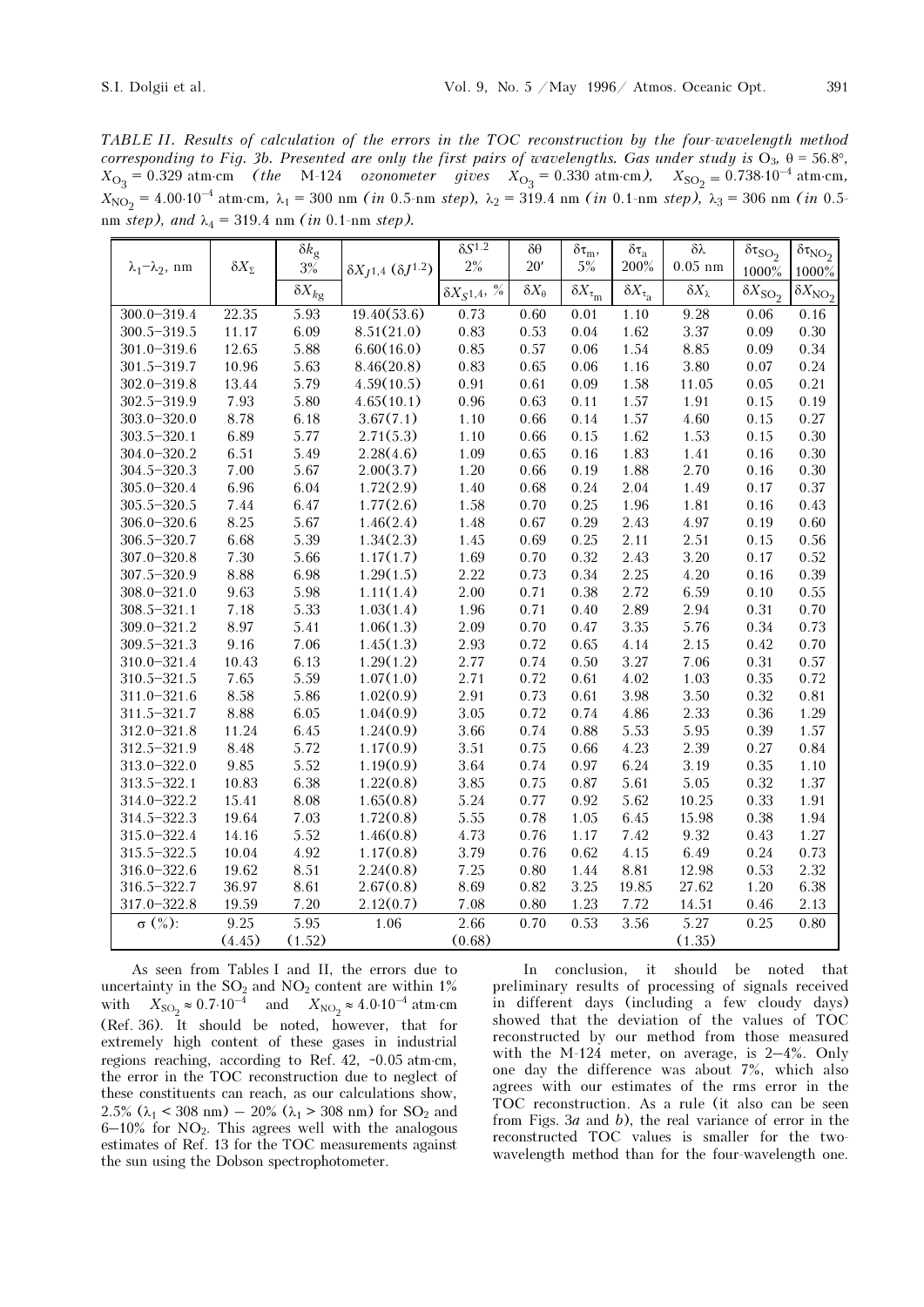However, sometimes the systematic bias of the reconstructed TOC values from those measured with the M-124 meter was somewhat greater for the twowavelength method as compared to the fourwavelength one.

As follows from the results of our calculations presented in Tables I and II, the total error in the TC estimation by the four-wavelength method may be greater or smaller than that by the two-wavelength method. Decreasing the contribution of aerosol (plus), the four-wavelength method increases the contribution of the signal error and the errors  $\delta k_{g}$ ,  $\delta S_0^{1,2}$ , and δλ, thereby adding the parameters  $y_i$  into Eq. (6) (minus). The relation between the total errors  $\sigma_{\Sigma}$  for these two methods depends on the degree of compensation for these pluses and minuses in the four-wavelength method and on the degree of quasirandomness of the above-listed errors. We hope that this comment will clear up, even if to some extent, the misunderstanding about the effect of many wavelengths used on the error in the TOC reconstruction discussed in Refs. 19, 20, and 25.

 $b) NO<sub>2</sub>$ . The most stable results of reconstruction of the  $NO<sub>2</sub>$  content were obtained with  $\lambda_1$  ranging between 438.0 and 441.0 nm. In this case,  $\lambda_2 = 441.7$  nm remained unchanged that<br>corresponds to the minimum NO<sub>2</sub> absorption in this corresponds to the minimum  $NO<sub>2</sub>$  absorption in this spectral range<sup> $41$ </sup> (see Fig. 4).

The results of reconstruction of the  $NO<sub>2</sub>$  total content at a solar zenith angle of 89° for July 14, 1995 are shown in Fig. 5. According to Ref. 9 as well as to the estimation formulas derived in Ref. 13, the contribution from multiple scattering to the net radiation from the sky zenith can be neglected for the spectral range near 440 nm at zenith angles up to 93–94°. As in the case of ozone, the platform is observed in the spectral behavior of reconstructed TC of NO<sub>2</sub> (at a level of  $4.6 \cdot 10^{-4}$  atm⋅cm) with minimum error of about 55–60%. More sharp, as compared to ozone, extrema of  $\delta X_{\bar{y}}(i)$  engage our attention. They are due to more selective spectral behavior of the NO2 absorption coefficient in the range under study.



FIG. 5. Results of the  $NO<sub>2</sub> TC$  reconstruction from the signals recorded at the solar zenith angle  $\theta = 89^{\circ}$  on July 14, 1995. The wavelengths are  $\lambda_1 = 438.0$  in a 0.1-nm step and  $\lambda_2 = 441.7$  nm<br>zyithout scanning without scanning.

Table III (similarly to Tables I and II) presents the values of the total error in the  $NO<sub>2</sub>$  TC reconstruction and its constituents. The signal error  $\delta J^{1,2}$  was taken 1% for all wavelengths. It is seen that the main contribution to the total rms error comes from the errors caused by:

a) uncertainty in the solar constant, 18–48%;

- b) uncertainty in the wavelength, 19–50%;
- c) signal error, 17%;
- d) neglect of the ozone absorption, 21%.

In this case, the total rms error  $\sigma_{\Sigma}$  ranges from 40 to 76% depending on the degree of averaging of the quasirandom errors. The contribution coming from uncertainties in the  $NO<sub>2</sub>$  absorption coefficient  $(4-12%)$  and in the solar zenith angle  $(8%)$  are noticeably smaller.

Let us note that the priority of types of errors and their values, obtained above for ozone and  $NO<sub>2</sub>$ , well agree with other estimates<sup>10,11,13,15,19,20,25</sup> for measurements against the sun and zenith. However, further in Table III the abnormally small contribution from the aerosol and the molecular scattering component to the error in the  $NO<sub>2</sub>$  TC determination engages our attention.

Thus, according to the estimates of Ref. 7, for example, (and our calculations support that) for the pair of wavelengths 447.7 and 442.0 nm the proportion of the vertical differential optical depths of molecular scattering  $\Delta \tau_m$ , aerosol in nonturbid<br>atmosphere  $\Delta \tau$  and NO,  $\Delta \tau$  is 45:12:11. Based on atmosphere  $\Delta \tau_a$ , and NO<sub>2</sub>  $\Delta \tau_g$  is 45:12:11. Based on this fact, Garrison et al.<sup>7</sup> draw a logical conclusion that the selective absorption by aerosol should be taken into account when estimating the  $NO<sub>2</sub>$  total content. For the pair of wavelengths we use (439.5 and 441.7 nm) this proportion is 52:12:35, that is, more favorable. Nevertheless, the error in assigning the aerosol component in our calculations should introduce an error into the  $NO<sub>2</sub> TC$  determination of the aerosof component in our calculations should<br>introduce an error into the NO<sub>2</sub> TC determination of<br>the order of 66% ( $\approx \delta \tau_g / \Delta \tau_g / \Delta \tau_a$ ), as follows from the<br>formula for the TC determination when sensing formula for the TC determination when sensing against the sun.<sup>14,15,19</sup> However, in our case the error for the above pair of wavelengths is as small as 2.9%. As our calculations have shown, this effect is observed only at large solar zenith angles and is due to mutual compensation for changes in the terms ln[IS<sup>1,2</sup>] and  $-\Delta\tau_a$  in Eq. (4) attendant to changes of  $\tau_a$ , that is, as  $\tau_a$  changes, the term  $\ln[IS^{1,2}]$   $-\Delta\tau_a$  in Eq. (4) verjes only slightly at large  $\theta$ Eq. (4) varies only slightly at large θ.

The effect of the solar zenith angle is demonstrated in Table IV, where the errors calculated for model changes of θ from 70 to 89° are presented. The model was constructed for the pair 439.5 and 441.7 nm. The values of the optical depths of the main atmospheric components are also presented in the table. It can be seen that the error due to aerosol drops by more than an order of magnitude in contrast to, for example,  $\delta X_{\text{O}_3}$  which even increases with the increase of the zenith angle. The same effect, albeit less pronounced, is also observed for molecular scattering.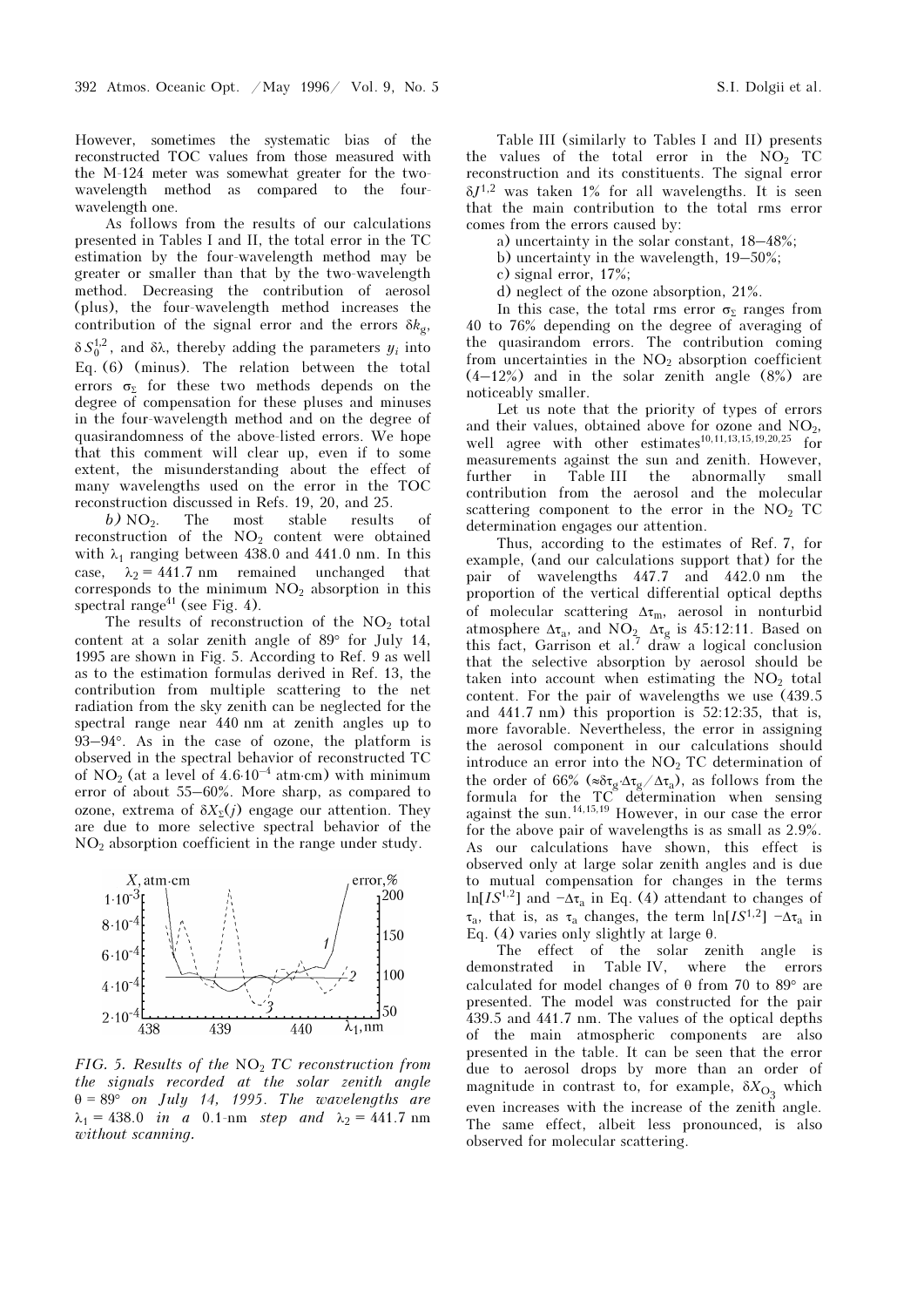Thus, based on these results, the conclusion can be drawn that the effect of the neglect of aerosol contribution to the error in the  $NO<sub>2</sub>$  TC reconstruction from measurements in the zenith at large  $\theta$  is much less pronounced than for measurements against the sun. The physical essence of this effect is connected with the fact that at small solar elevation angles the radiation transmitted through the lower slant atmospheric layers is too weak due to aerosol and molecular scattering. Therefore, the main contribution to the signal comes from the radiation transmitted through sufficiently high slant layers, where the  $NO<sub>2</sub>$ content is maximum, as a rule, and the optical depth of aerosol and molecular scattering is much smaller than that of the ground atmospheric layers. As to the contribution of ozone to the error in the  $NO<sub>2</sub>$  TC reconstruction, it on the contrary grows with the increase of the solar zenith angle, because the  $O_3$ content is usually maximum at the same altitudes as the  $NO<sub>2</sub>$  content. In this connection, it can be assumed that the dense aerosol formations in the troposphere (for example, produced due to volcanic eruption) may have noticeably stronger effect on the error in the  $NO<sub>2</sub>$ content determination than that revealed by our estimates obtained for the near-ground aerosol model. It should be noted in conclusion that the above

effect is used in the method of twilight sky

spectroscopy,<sup>9</sup> and this is why this method is rather sensitive for determination of the  $NO<sub>2</sub>$  total content in the stratosphere and low sensitive to the  $NO<sub>2</sub>$ content in the troposphere.<sup>18</sup> This method implements the possible way of decreasing one of the main errors in the  $NO<sub>2</sub> TC$  reconstruction connected with the uncertainty in the solar constant.<sup>9</sup> To exclude the Fraunhofer lines from the spectrum of twilight sky, it was normalized to the spectrum of daytime sky. The resultant spectrum (usually within 437–448 nm) had a structure typical of the  $NO<sub>2</sub>$  absorption spectrum.

Along with the errors presented in Tables I– III, we have estimated the errors in determination of the total content of the gases under study caused by the deviation of the model profile given by Eq.  $(4)$  or  $(5)$  from the true one. In so doing we used two different profiles of ozone and nitrogen dioxide: the U.S.A. average-annual model<sup>37</sup> and the IAO model<sup>36</sup> (for the mid-latitudes in summer). For ozone the difference between the reconstructed values of the total content was within 1%. As to NO2, it was, on average, 20–25%. This is likely connected with the fact that in the IAO model $^{36}$ the NO2 content is maximum in the lower troposphere  $(h \,\tilde{\,} \, 0 \, \text{km})$ , whereas in the U.S.A. model<sup>37</sup> it lies at an altitude of  $\tilde{c}$  25 km.

TABLE III. Results of calculation of errors in the  $NO<sub>2</sub> TOC$  reconstruction by the two-wavelength method corresponding to Fig. 5. Gas under study is NO<sub>2</sub>,  $\theta = 89^{\circ}$ ,  $X_{\text{NO}_2} = 4.6 \cdot 10^{-4}$  atm⋅cm,  $X_{\text{O}_3} = 0.330$  atm⋅cm,<br>  $\theta = 438.3$  pm (in 0.1-pm step) and  $\theta = 441.7$  pm (in zero step)  $\lambda_1 = 438.3$  nm (in 0.1-nm step), and  $\lambda_2 = 441.7$  nm (in zero step).

|                              |                     | $\delta k_{\rm g}$ | $\delta J^{1.2}$   | $\delta S^{1.2}$   | $\delta\theta$          | $\delta \tau_m$                              | $\delta\tau_a$            | $\delta \lambda$     | $\delta\tau_{\rm O_3}$      |
|------------------------------|---------------------|--------------------|--------------------|--------------------|-------------------------|----------------------------------------------|---------------------------|----------------------|-----------------------------|
| $\lambda_1 - \lambda_2$ , nm | $\delta u_{\Sigma}$ | $3\%$              | $1\%$              | $1\%$              | 20'                     | 5%                                           | 200%                      | $0.05$ nm            | $50\%$                      |
|                              |                     | $\delta X_{kg}$    | $\delta X_{J}$ 1.2 | $\delta X_{S}$ 1.2 | $\delta X_\theta,\; \%$ | $\overline{\delta X}_{\tau_{\underline{m}}}$ | $\delta X_{\tau_{\rm a}}$ | $\delta u_{\lambda}$ | $\overline{\delta X}_{O_3}$ |
| $438.3 - 441.7$              | 99.80               | 24.97              | 61.44              | 61.44              | 10.55                   | 1.71                                         | 3.50                      | 36.58                | 17.92                       |
| $438.4 - 441.7$              | 117.09              | 18.08              | 66.02              | 66.02              | 6.57                    | $2.87\,$                                     | 5.21                      | 59.34                | 32.63                       |
| $438.5 - 441.7$              | 168.19              | 14.17              | 76.26              | 76.26              | 1.97                    | 3.76                                         | 5.60                      | 119.23               | 46.82                       |
| $438.6 - 441.7$              | 138.85              | 11.61              | 54.83              | 54.83              | 5.11                    | 2.28                                         | 2.32                      | 109.93               | 31.80                       |
| $438.7 - 441.7$              | 96.10               | 9.83               | 46.97              | 46.97              | 5.56                    | 1.68                                         | 0.53                      | 62.82                | 27.32                       |
| $438.8 - 441.7$              | 83.18               | 8.83               | 48.97              | 48.97              | 3.92                    | 1.56                                         | 0.84                      | 33.78                | 29.74                       |
| $438.9 - 441.7$              | 78.49               | 8.28               | 47.64              | 47.64              | 3.62                    | 1.30                                         | 1.89                      | 26.59                | 28.79                       |
| $439.0 - 441.7$              | 134.90              | 7.88               | 81.89              | 81.89              | 7.38                    | 2.09                                         | 5.55                      | 40.07                | 54.73                       |
| $439.1 - 441.7$              | 207.33              | 7.61               | 125.47             | 125.47             | 21.43                   | 2.74                                         | 11.40                     | 58.90                | 85.87                       |
| $439.2 - 441.7$              | 149.30              | 7.47               | 82.32              | 82.32              | 8.26                    | 1.42                                         | 8.27                      | 75.93                | 52.72                       |
| $439.3 - 441.7$              | 81.34               | 7.49               | 46.86              | 46.86              | 3.14                    | 0.62                                         | 4.55                      | 38.57                | 25.50                       |
| 439.4-441.7                  | 59.08               | 7.71               | 36.58              | 36.58              | 6.81                    | 0.42                                         | 3.17                      | 20.17                | 17.09                       |
| 439.5-441.7                  | 55.56               | 7.88               | 34.52              | 34.52              | 7.83                    | 0.34                                         | 2.89                      | 19.02                | 14.50                       |
| 439.6-441.7                  | 67.10               | 8.04               | 39.74              | 39.74              | 6.87                    | 0.35                                         | 3.51                      | 30.99                | 16.11                       |
| $439.7 - 441.7$              | 102.38              | 8.36               | 53.85              | 53.85              | 3.89                    | 0.51                                         | 4.77                      | 63.76                | 22.56                       |
| $439.8 - 441.7$              | 102.91              | 8.75               | 45.28              | 45.28              | 6.64                    | 0.40                                         | 3.43                      | 77.89                | 16.98                       |
| $439.9 - 441.7$              | 87.09               | 9.27               | 39.42              | 39.42              | 8.65                    | 0.34                                         | 2.42                      | 64.36                | 12.97                       |
| $440.0 - 441.7$              | 114.74              | 10.00              | 44.15              | 44.15              | 8.41                    | 0.41                                         | 2.28                      | 94.32                | 13.96                       |
| $440.1 - 441.7$              | 93.08               | 10.84              | 44.96              | 44.96              | 9.02                    | 0.42                                         | 1.83                      | 65.19                | 13.01                       |
| $440.2 - 441.7$              | 87.64               | 12.01              | 48.48              | 48.48              | 9.29                    | 0.48                                         | 1.45                      | 50.78                | 12.98                       |
| 440.3-441.7                  | 71.40               | 13.57              | 45.06              | 45.06              | 10.77                   | 0.41                                         | 0.78                      | 25.30                | 9.85                        |
| $440.4 - 441.7$              | 77.28               | 15.69              | 45.42              | 45.42              | 11.66                   | 0.37                                         | 0.35                      | 37.41                | 8.00                        |
| $440.5 - 441.7$              | 90.62               | 19.06              | 49.98              | 49.98              | 12.26                   | 0.37                                         | 0.03                      | 51.54                | 6.82                        |
| 440.6-441.7                  | 109.15              | 22.68              | 54.12              | 54.12              | 12.81                   | 0.32                                         | 0.12                      | 73.13                | 5.45                        |
| $\sigma(\%)$ :               | 76.40               | 12.10              | 17.65              | 47.90              | 8.10                    | 1.06                                         | 3.02                      | 50.40                | 21.53                       |
|                              | (39.10)             | (4.45)             |                    | (17.65)            |                         |                                              |                           | (18.56)              |                             |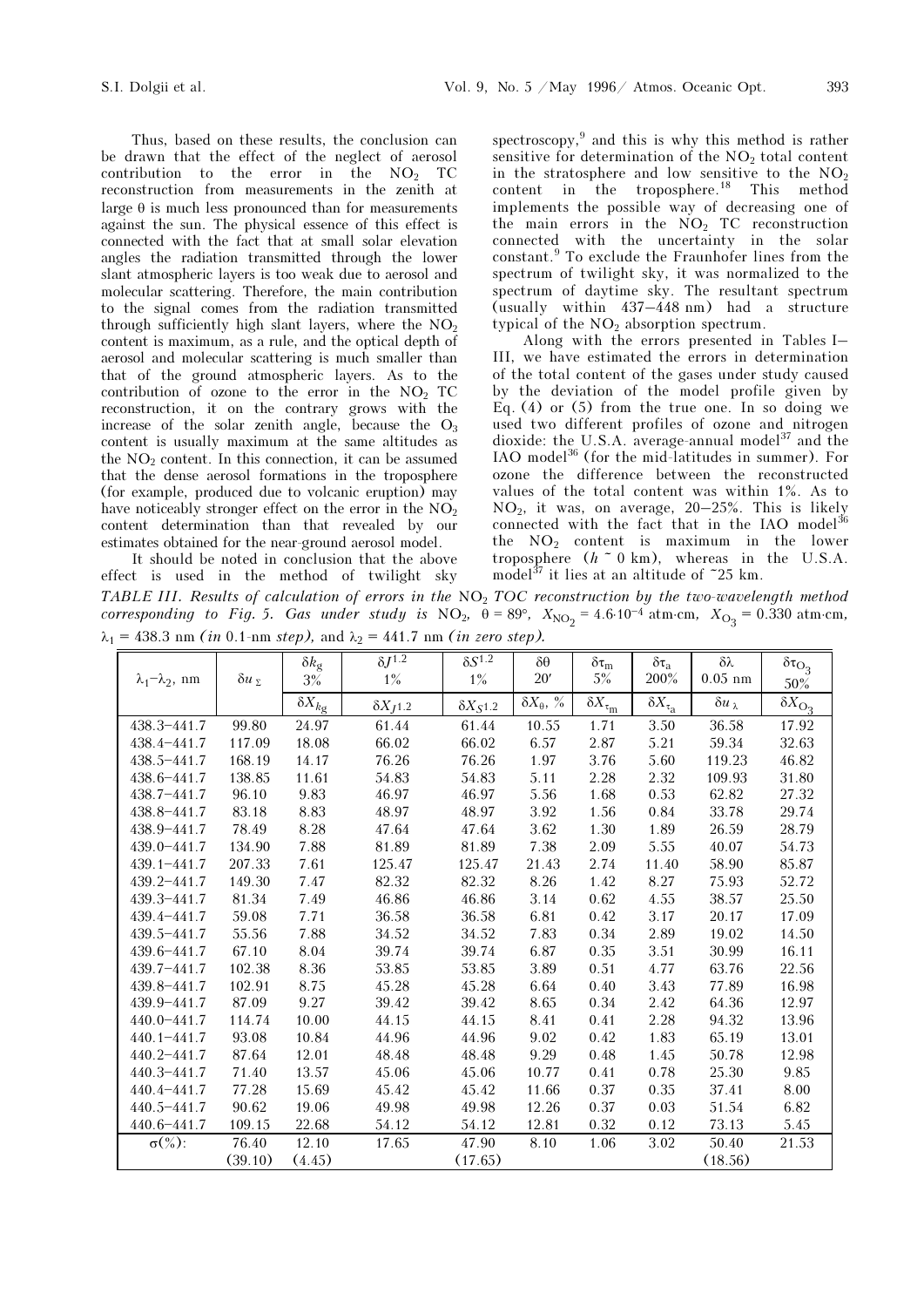TABLE IV. Errors in the  $NO<sub>2</sub>$  reconstruction calculated for model changes of the solar zenith angle  $\theta$  from 70 to 89°. The model was constructed for  $\lambda_1 = 439.5$  nm and  $\lambda_2 = 441.7$  nm. Gas under study is NO<sub>2</sub>,  $X_{\text{NO}_2} = 4.6 \cdot 10^{-4} \text{ atm} \cdot \text{cm}, \quad X_{\text{O}_3} = 0.330 \text{ atm} \cdot \text{cm}, \quad \lambda_1 = 489.5 \text{ nm} \quad (\tau_{\text{NO}_2} = 0.0080, \quad \tau_{\text{m}} = 0.2532, \quad \tau_{\text{m}} = 0.2956, \quad \text{and} \quad \tau_{\text{NO}_3} = 0.00006, \quad \lambda_1 = 444.7 \text{ nm}.$  $\tau_{\text{O}_3}$  = 0.00096),  $\lambda_2$  = 441.7 nm ( $\tau_{\text{NO}_2}$  = 0.0045,  $\tau_{\text{m}}$  = 0.2480,  $\tau_{\text{m}}$  = 0.2944, and  $\tau_{\text{O}_3}$  = 0.00133) ( $\Delta \tau_{\text{NO}_2}$  = 0.0035,  $\Delta \tau_{\text{m}}$  = 0.00132, and  $\Delta \tau_{\text{N}}$  = 0.00132, and  $\$  $\Delta \tau_{\text{m}} = 0.0052$ ,  $\Delta \tau_{\text{m}} = 0.0012$ , and  $\Delta \tau_{\text{O}_3} = 0.00037$ ).

| $\theta^{\circ}$ |                     | $\delta k_{\rm g}$ | $\delta J^{1,2}$   | $\delta S^{1,2}$<br>$1\%$ | $\delta \theta$     | $\delta\tau_m$            | $\delta\tau_a$            | $\delta \lambda$ | $\delta\tau_{\rm O_3}$  |
|------------------|---------------------|--------------------|--------------------|---------------------------|---------------------|---------------------------|---------------------------|------------------|-------------------------|
|                  | $\delta u_{\Sigma}$ | 3%                 | $1\%$              |                           | 20'                 | 5%                        | 200%                      | $0.05$ nm        | 50%                     |
|                  |                     | $\delta X_{kg}$    | $\delta X_{J}$ 1.2 | $\delta X_{S}$ 1.2        | $\delta X_{\theta}$ | $\delta X_{\tau_{\rm m}}$ | $\delta X_{\tau_{\rm a}}$ | δ $uλ$           | $\delta X_{\text{O}_3}$ |
| 70.0             | 232.5               | 7.9                | 142.1              | 142.1                     | 1.3                 | 3.2                       | 86.1                      | 78.3             | 7.3                     |
| 71.0             | 226.6               | 7.9                | 139.1              | 139.1                     | 1.4                 | 3.3                       | 81.6                      | 76.6             | 7.4                     |
| 72.0             | 218.7               | 7.9                | 134.9              | 134.9                     | 1.4                 | 3.3                       | 76.2                      | 74.3             | 7.6                     |
| 73.0             | 210.7               | 7.9                | 130.6              | 130.6                     | 1.5                 | 3.3                       | 70.7                      | 71.9             | 7.7                     |
| 74.0             | 202.5               | 7.9                | 126.2              | 126.2                     | 1.6                 | 3.4                       | 65.0                      | 69.5             | 7.9                     |
| 75.0             | 194.4               | 7.9                | 121.7              | 121.7                     | 1.8                 | 3.4                       | 59.4                      | 67.0             | 8.1                     |
| 76.0             | 186.1               | 7.9                | 117.1              | 117.1                     | 1.9                 | 3.4                       | 53.9                      | 64.5             | 8.2                     |
| 77.0             | 177.8               | 7.9                | 112.5              | 112.5                     | 2.0                 | 3.4                       | 48.4                      | 61.9             | 8.5                     |
| 78.0             | 169.6               | 7.9                | 107.7              | 107.7                     | 2.1                 | 3.4                       | 43.4                      | 59.3             | 8.7                     |
| 79.0             | 161.1               | 7.9                | 102.8              | 102.8                     | 2.2                 | 3.4                       | 37.9                      | 56.6             | 9.0                     |
| 80.0             | 152.6               | 7.9                | 97.9               | 97.9                      | 2.4                 | 3.3                       | 32.6                      | 53.9             | 9.3                     |
| 81.0             | 144.0               | 7.9                | 92.7               | 92.7                      | 2.5                 | 3.3                       | 27.6                      | 51.0             | 9.6                     |
| 82.0             | 135.2               | 7.9                | 87.4               | 87.4                      | 2.7                 | 3.2                       | 22.7                      | 48.1             | 10.1                    |
| 83.0             | 126.3               | 7.9                | 81.9               | 81.9                      | 2.9                 | 3.0                       | 18.2                      | 45.1             | 10.6                    |
| 84.0             | 117.1               | 7.9                | 76.1               | 76.1                      | 3.1                 | 2.8                       | 13.8                      | 41.9             | 11.2                    |
| 85.0             | 107.7               | 7.9                | 70.0               | 70.0                      | 3.1                 | 2.5                       | 9.8                       | 38.5             | 11.9                    |
| 86.0             | 97.7                | 7.9                | 63.4               | 63.4                      | 3.2                 | 2.1                       | 6.2                       | 34.9             | 12.9                    |
| 87.0             | 87.0                | 7.9                | 56.3               | 56.3                      | 3.3                 | 1.6                       | 2.8                       | 31.0             | 14.0                    |
| 88.0             | 75.1                | 7.9                | 48.1               | 48.1                      | 3.6                 | 1.0                       | 0.5                       | 26.5             | 15.5                    |
| 89.0             | 61.0                | 7.9                | 38.0               | 38.0                      | 6.9                 | $0.4\,$                   | 3.3                       | 20.9             | 16.5                    |

#### **CONCLUSION**

Possible random and systematic errors in the  $O_3$ and  $NO<sub>2</sub>$  total content reconstruction have been thoroughly accounted in this paper for two algorithms (two- and four-wavelength ones) with scanning over the spectrum of wavelengths used for data processing. Thus obtained values of the rms errors in the TC determination (5–7% for ozone and 40–76% for nitrogen dioxide) and the prospects for their further decrease support the fruitfulness of the idea<sup>4</sup> of constructing the ozone nomograms on the basis of calculation for the model of single scattering of light in the atmosphere.

#### ACKNOWLEDGEMENTS

The authors would like to express their gratitude to S.V. Smirnov for kindly provided results of the total ozone content measurements with the M-124 ozonometer and to S.M. Sakerin for fruitful discussion and valuable remarks at the stage of preparation of this paper.

The work was partially supported by the Russian Foundation for Fundamental Research Grant No. 94-01-01328.

#### REFERENCES

1. G.P. Gushchin, Investigation into Atmospheric Ozone (Gidrometeoizdat, Leningrad, 1963), 269 pp. 2. G.I. Kuznetsov, Izv. Akad. Nauk SSSR, Fiz.

Atmos. Okeana 11, No. 6, 647–651 (1975).

3. G.P. Gushchin, K.I. Romashkina, and A.M. Shalamyanskii, Tr. Gl. Geofiz. Obs., No. 357, 106–120 (1976).

4. A.M. Shalamyanskii, Tr. Gl. Geofiz. Obs., No. 357, 205–213 (1976).

5. G.P. Gushchin, Tr. Gl. Geofiz. Obs., No. 406, 63–74 (1978).

6. L.G. Bol'shakova, Izv. Akad. Nauk SSSR, Fiz. Atmos. Okeana 12, No. 9, 969–978 (1976).

7. G.I. Kuznetsov and K.S. Nigmatullina, Izv. Akad. Nauk SSSR, Fiz. Atmos. Okeana 13, No. 8, 896–899 (1977).

8. L.M. Garrison, D.D. Doda, and A.E.S. Green, Appl. Opt. 18, No. 6, 850–855 (1979).

9. J.F. Noxon, E.C. Whipple, Jr., and R.S. Hyde, J. Geophys. Res. 84, No. C8, 5047–5065 (1979).

10. S.P. Perov and A.Kh. Khrgian, Modern Problems of Atmospheric Ozone (Gidrometeoizdat, Leningrad, 1980), 288 pp.